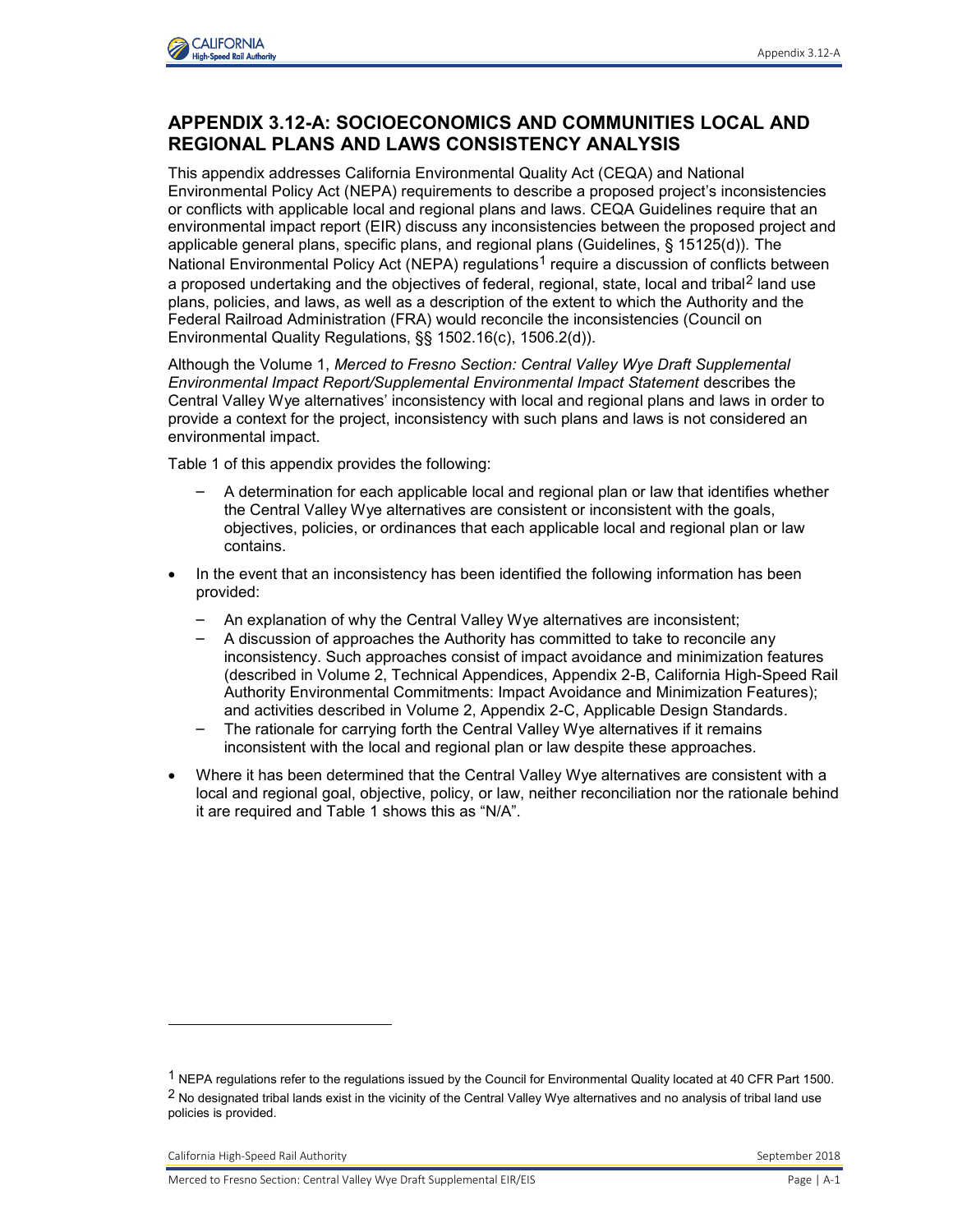| Applicable Local and Regional Plan / Law                                                                                                                                                             | <b>Inconsistency</b> | <b>Reconciliation</b> | <b>Rationale</b> |  |
|------------------------------------------------------------------------------------------------------------------------------------------------------------------------------------------------------|----------------------|-----------------------|------------------|--|
| Merced County Regional Transportation Plan 2014-2040 (2014)                                                                                                                                          |                      |                       |                  |  |
| Goal 1: A safe and efficient regional road<br>system that accommodates the demand for<br>movement of people and goods.                                                                               | Consistent           | N/A                   | N/A              |  |
| Goal 2: Provide an efficient, effective,<br>coordinated regional transit system that<br>increases mobility for urban and rural<br>populations, including transportation of<br>disadvantaged persons. | Consistent           | N/A                   | N/A              |  |
| Goal 3: A rail system that provides safe and<br>reliable service for passengers.                                                                                                                     | Consistent           | N/A                   | N/A              |  |
| Policy 3.2: Establish a High-Speed Rail system<br>connecting Merced and Los Banos to<br>Sacramento and the Bay Area                                                                                  | Consistent           | N/A                   | N/A              |  |
| Goal 7: Reduce usage of nonrenewable<br>energy resources for transportation purposes                                                                                                                 | Consistent           | N/A                   | N/A              |  |
| Goal 8: Achieve air quality standards set by the<br>USEPA and the State Air Resources Board                                                                                                          | Consistent           | N/A                   | N/A              |  |
| Goal 9: Provide economical, long-term<br>solutions to transportation problems by<br>encouraging community designs which<br>encourage walking, transit, and bicycling                                 | Consistent           | N/A                   | N/A              |  |
| 2030 Merced County General Plan (2013)                                                                                                                                                               |                      |                       |                  |  |
| ED-1: Support and promote growth and<br>diversification of the County's economy.                                                                                                                     | Consistent           | N/A                   | N/A              |  |

## **Table 1 Applicable Local and Regional Plan and Law Consistency or Inconsistency, Reconciliation, and Rationale**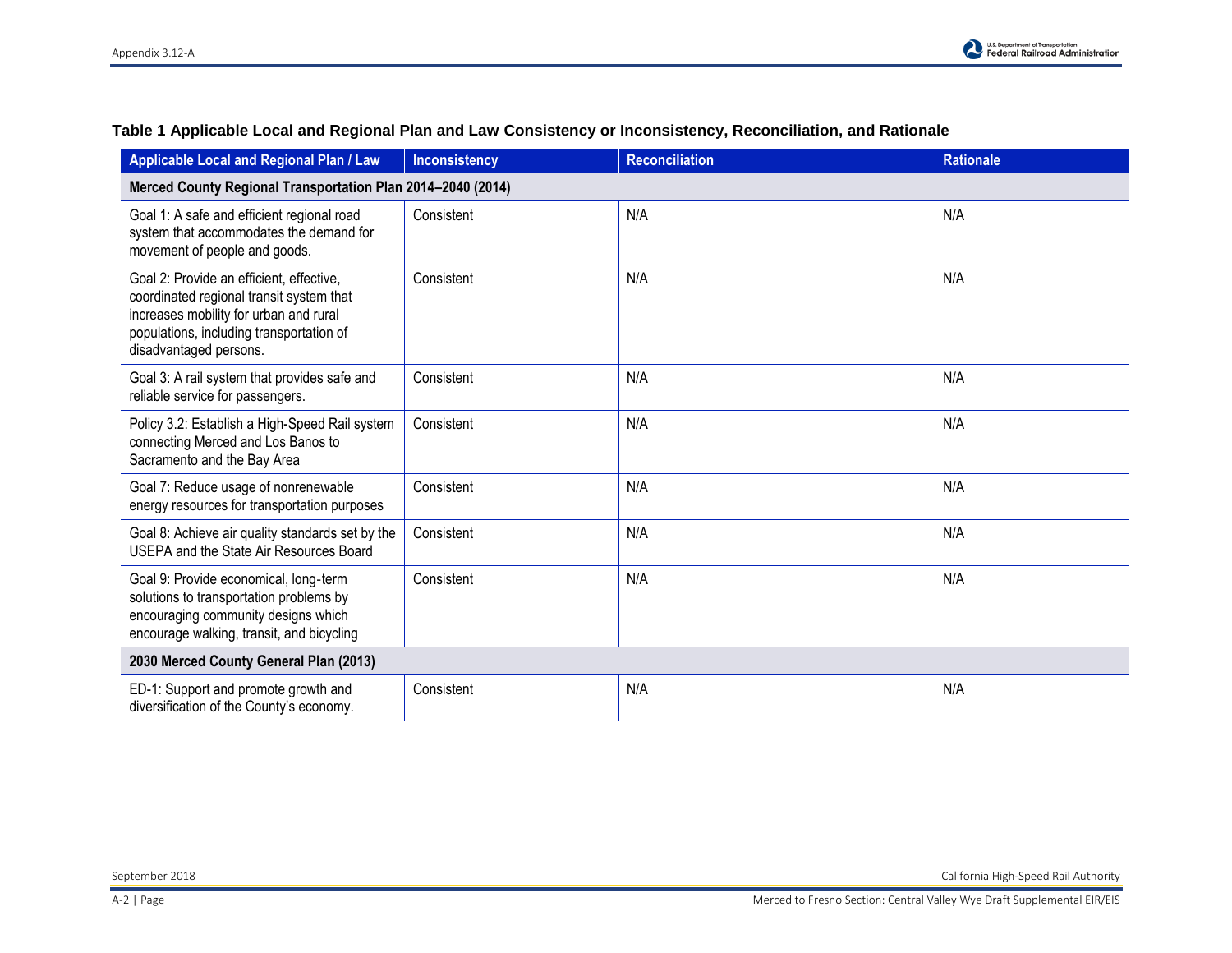| <b>Applicable Local and Regional Plan / Law</b>                                                                                                                                                                                                                                                                                                                                                                                                                 | <b>Inconsistency</b>                                                                                                                                                                                                                                                                                                                                                                                                                                                                      | Reconciliation                                                                                                                                                                                                                                                                                                                                                                                                                                                                                                                                                                                                                                                                                                                                                                                              | <b>Rationale</b>                                                                                                                                                                                                                                                      |
|-----------------------------------------------------------------------------------------------------------------------------------------------------------------------------------------------------------------------------------------------------------------------------------------------------------------------------------------------------------------------------------------------------------------------------------------------------------------|-------------------------------------------------------------------------------------------------------------------------------------------------------------------------------------------------------------------------------------------------------------------------------------------------------------------------------------------------------------------------------------------------------------------------------------------------------------------------------------------|-------------------------------------------------------------------------------------------------------------------------------------------------------------------------------------------------------------------------------------------------------------------------------------------------------------------------------------------------------------------------------------------------------------------------------------------------------------------------------------------------------------------------------------------------------------------------------------------------------------------------------------------------------------------------------------------------------------------------------------------------------------------------------------------------------------|-----------------------------------------------------------------------------------------------------------------------------------------------------------------------------------------------------------------------------------------------------------------------|
| ED-1.5: Direct infrastructure investments to<br>infill areas and other areas with the greatest<br>potential for economic growth in an effort to<br>obtain the greatest pay-off in terms of<br>economic development. This will include taking<br>advantage of existing infrastructure such as<br>Interstate 5, State Route 99, UC Merced,<br>Castle Commerce Center and Airport, as well<br>as planned infrastructure such as the California<br>High-Speed Rail. | Consistent                                                                                                                                                                                                                                                                                                                                                                                                                                                                                | N/A                                                                                                                                                                                                                                                                                                                                                                                                                                                                                                                                                                                                                                                                                                                                                                                                         | N/A                                                                                                                                                                                                                                                                   |
| ED-2: Support the existing agricultural<br>economy while expanding infrastructure and<br>existing/new industries in order to increase<br>employment opportunities and attract new<br>investment.                                                                                                                                                                                                                                                                | Consistent                                                                                                                                                                                                                                                                                                                                                                                                                                                                                | N/A                                                                                                                                                                                                                                                                                                                                                                                                                                                                                                                                                                                                                                                                                                                                                                                                         | N/A                                                                                                                                                                                                                                                                   |
| LU-1.1: Direct urban development to areas<br>within adopted urban boundaries of cities,<br>Urban Communities, and Highway Interchange<br>Centers in order to preserve productive<br>agriculture, limit urban sprawl, and protect<br>natural resources.                                                                                                                                                                                                          | Consistent                                                                                                                                                                                                                                                                                                                                                                                                                                                                                | N/A                                                                                                                                                                                                                                                                                                                                                                                                                                                                                                                                                                                                                                                                                                                                                                                                         | N/A                                                                                                                                                                                                                                                                   |
| LU-2: Preserve, promote, and expand the<br>agricultural industry in Merced County.                                                                                                                                                                                                                                                                                                                                                                              | Inconsistent<br>Each Central Valley Wye<br>alternative would result in<br>displacements of farm residences,<br>acquisition of agricultural parcels,<br>and splitting of some agricultural<br>parcels into two or more parcels.<br>The Central Valley Wye<br>alternatives would temporarily<br>remove agricultural land during the<br>construction period.<br>The Central Valley Wye<br>alternatives would permanently<br>remove agriculturally designated<br>lands from agricultural use. | Through AG-MM#1, Conserve Important Farmland,<br>the Authority would fund the Department of<br>Conservation (DOC) California Farmland<br>Conservancy Program's purchase of agricultural<br>easements from willing sellers. This program would<br>preserve Important Farmland in an amount<br>commensurate with the quantity and quality of the<br>converted farmlands, within the same agricultural<br>regions as the impacts occur.<br>The Authority committed to incorporating<br>AG IAMF#1, Restoration of Important Farmland<br>Used for Temporary Staging Areas, which would<br>require all construction access, mobilization, material<br>laydown, and staging areas on Important Farmlands<br>to be returned to as close to their pre-construction<br>staging condition as possible with the goal of | The Authority is mandated to<br>construct and operate the HSR<br>project. This is a state-level<br>project that would have<br>benefits across multiple<br>resource areas. The project<br>design includes measures to<br>minimize conversion of<br>agricultural lands. |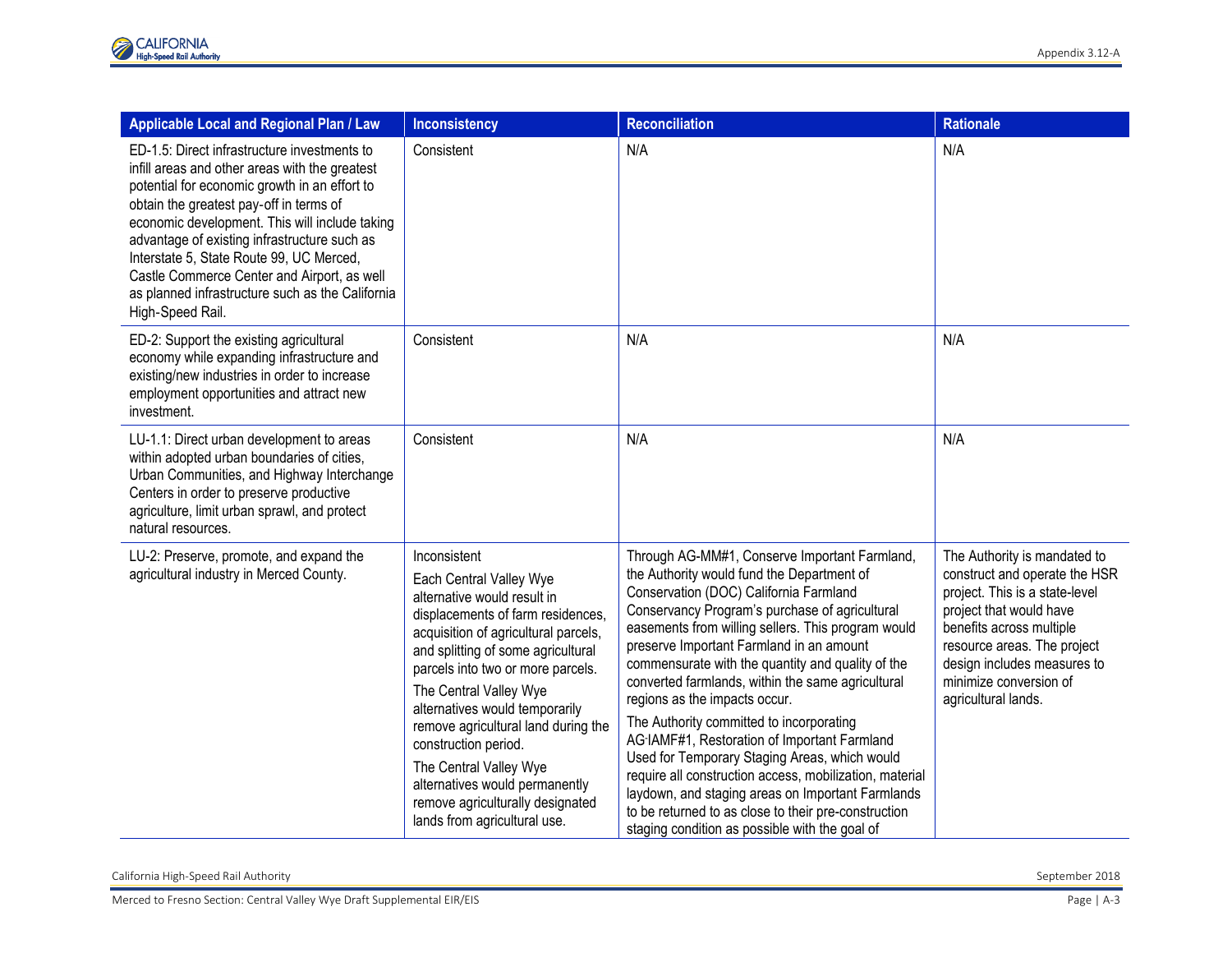

| Applicable Local and Regional Plan / Law                                                                                                                                                     | <b>Inconsistency</b>                                                                                                                                                                                                                                                                                                                                                                    | <b>Reconciliation</b>                                                                                                                                                                                                                                                                                                                                                                                                                                                                                                                                                       | <b>Rationale</b>                                                                                                                                                                                                                                                      |
|----------------------------------------------------------------------------------------------------------------------------------------------------------------------------------------------|-----------------------------------------------------------------------------------------------------------------------------------------------------------------------------------------------------------------------------------------------------------------------------------------------------------------------------------------------------------------------------------------|-----------------------------------------------------------------------------------------------------------------------------------------------------------------------------------------------------------------------------------------------------------------------------------------------------------------------------------------------------------------------------------------------------------------------------------------------------------------------------------------------------------------------------------------------------------------------------|-----------------------------------------------------------------------------------------------------------------------------------------------------------------------------------------------------------------------------------------------------------------------|
|                                                                                                                                                                                              |                                                                                                                                                                                                                                                                                                                                                                                         | ensuring these parcels remain available for long-<br>term agricultural use.                                                                                                                                                                                                                                                                                                                                                                                                                                                                                                 |                                                                                                                                                                                                                                                                       |
|                                                                                                                                                                                              |                                                                                                                                                                                                                                                                                                                                                                                         | The Authority has committed to implementing<br>AG-IAMF#3, Farmland Consolidation Program,<br>under which the Authority would establish and<br>administer a farmland consolidation program to sell<br>remnant parcels to neighboring landowners for<br>consolidation with adjacent farmland properties. In<br>addition, on request, the program would assist the<br>owners of remnant parcels in selling those remnants<br>to adjacent landowners.                                                                                                                           |                                                                                                                                                                                                                                                                       |
|                                                                                                                                                                                              |                                                                                                                                                                                                                                                                                                                                                                                         | The goal of the program is to provide for continued<br>agricultural use on the maximum feasible amount of<br>remnant property that otherwise may be<br>uneconomical to farm.                                                                                                                                                                                                                                                                                                                                                                                                |                                                                                                                                                                                                                                                                       |
| LU-5.C: Provide adequate, efficient, and high-<br>quality residential development that<br>accommodates the housing needs of all<br>income groups expected to reside in Merced<br>County.     | Consistent                                                                                                                                                                                                                                                                                                                                                                              | N/A                                                                                                                                                                                                                                                                                                                                                                                                                                                                                                                                                                         | N/A                                                                                                                                                                                                                                                                   |
| AG-1: Provide the long-term preservation and<br>conservation of land use for productive<br>agriculture, potentially-productive agricultural<br>land, and agricultural-support facilities     | Consistent                                                                                                                                                                                                                                                                                                                                                                              | N/A                                                                                                                                                                                                                                                                                                                                                                                                                                                                                                                                                                         | N/A                                                                                                                                                                                                                                                                   |
| AG-2.4: Encourage property owner<br>participation in programs that preserve<br>farmland, including the Williamson Act,<br>conservation easements, and USDA-funded<br>conservation practices. | Inconsistent<br>The Central Valley Wye<br>alternatives would permanently<br>remove land that is currently in<br>protected agricultural status, with<br>the result that some parcels may<br>become too small to remain<br>protected. The Central Valley Wye<br>alternatives would meet all<br>statutory requirements associated<br>with the cancellation of Williamson<br>Act contracts. | Through AG-MM#1, the Authority would fund the<br>DOC California Farmland Conservancy Program's<br>purchase of agricultural easements from willing<br>sellers. This program would preserve Important<br>Farmland in an amount commensurate with the<br>quantity and quality of the converted farmlands,<br>within the same agricultural regions as the impacts<br>occur.<br>The Authority has committed to implementing<br>AG-IAMF#3, under which the Authority would<br>establish and administer a farmland consolidation<br>program to sell remnant parcels to neighboring | The Authority is mandated to<br>construct and operate the HSR<br>project. This is a state-level<br>project that would have<br>benefits across multiple<br>resource areas. The project<br>design includes measures to<br>minimize conversion of<br>agricultural lands. |

September 2018 California High-Speed Rail Authority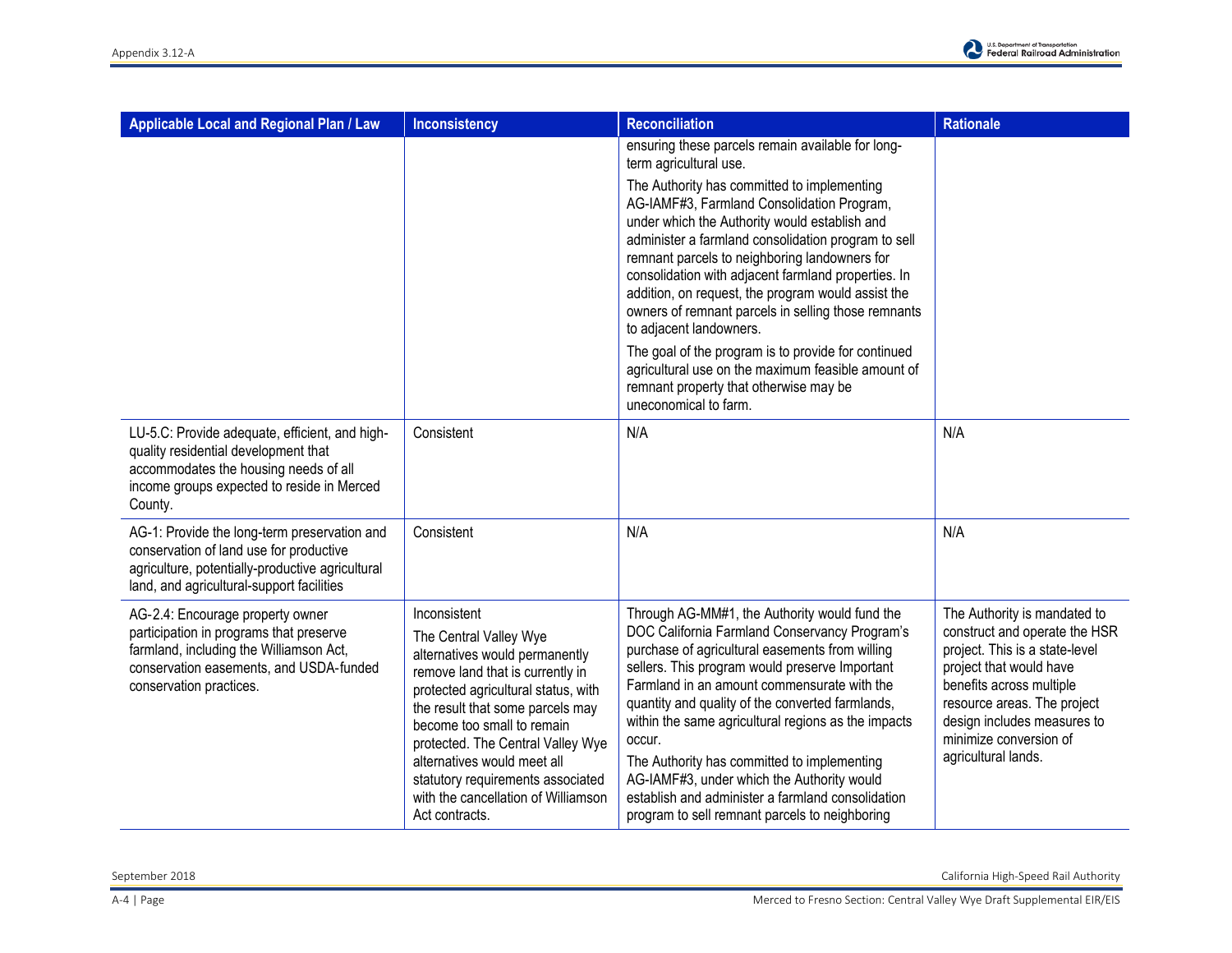| Applicable Local and Regional Plan / Law                                                                                                                                                                                                                                                                                                                                                                   | <b>Inconsistency</b> | <b>Reconciliation</b>                                                                                                                                                                                      | <b>Rationale</b> |
|------------------------------------------------------------------------------------------------------------------------------------------------------------------------------------------------------------------------------------------------------------------------------------------------------------------------------------------------------------------------------------------------------------|----------------------|------------------------------------------------------------------------------------------------------------------------------------------------------------------------------------------------------------|------------------|
|                                                                                                                                                                                                                                                                                                                                                                                                            |                      | landowners for consolidation with adjacent farmland<br>properties. In addition, on request, the program<br>would assist the owners of remnant parcels in selling<br>those remnants to adjacent landowners. |                  |
|                                                                                                                                                                                                                                                                                                                                                                                                            |                      | The goal of the program is to provide for continued<br>agricultural use on the maximum feasible amount of<br>remnant property that otherwise may be<br>uneconomical to farm.                               |                  |
| AG-2.5: Modify the Agricultural Preserve Rules<br>and Procedures to reduce the Williamson Act<br>minimum required parcel size to 10 acres,<br>consistent with State law. For parcels not<br>operated as part of a larger farming operation,<br>encourage larger parcel size minimums (40 or<br>more acres) and/or evidence of commercial<br>agricultural use for entering new Williamson<br>Act contracts. | Consistent           | N/A                                                                                                                                                                                                        | N/A              |
| AG-2.16: Coordinate with the California High-<br>Speed Rail Authority to locate the high-speed<br>rail along existing major transportation<br>corridors, such as State Routes 99 or 152, to<br>minimize the conversion of productive<br>agricultural land to nonagricultural uses.                                                                                                                         | Consistent           | N/A                                                                                                                                                                                                        | N/A              |
| HS-8: Guarantee the fair treatment of all<br>visitors, residents, employees, and property<br>owners, regardless of age, race, culture, and<br>income with respect to land use and<br>environmental decisions                                                                                                                                                                                               | Consistent           | N/A                                                                                                                                                                                                        | N/A              |
| HS-8.3: Promote the equitable distribution of<br>new public facilities and services that increase<br>and enhance the entire community's quality of<br>life.                                                                                                                                                                                                                                                | Consistent           | N/A                                                                                                                                                                                                        | N/A              |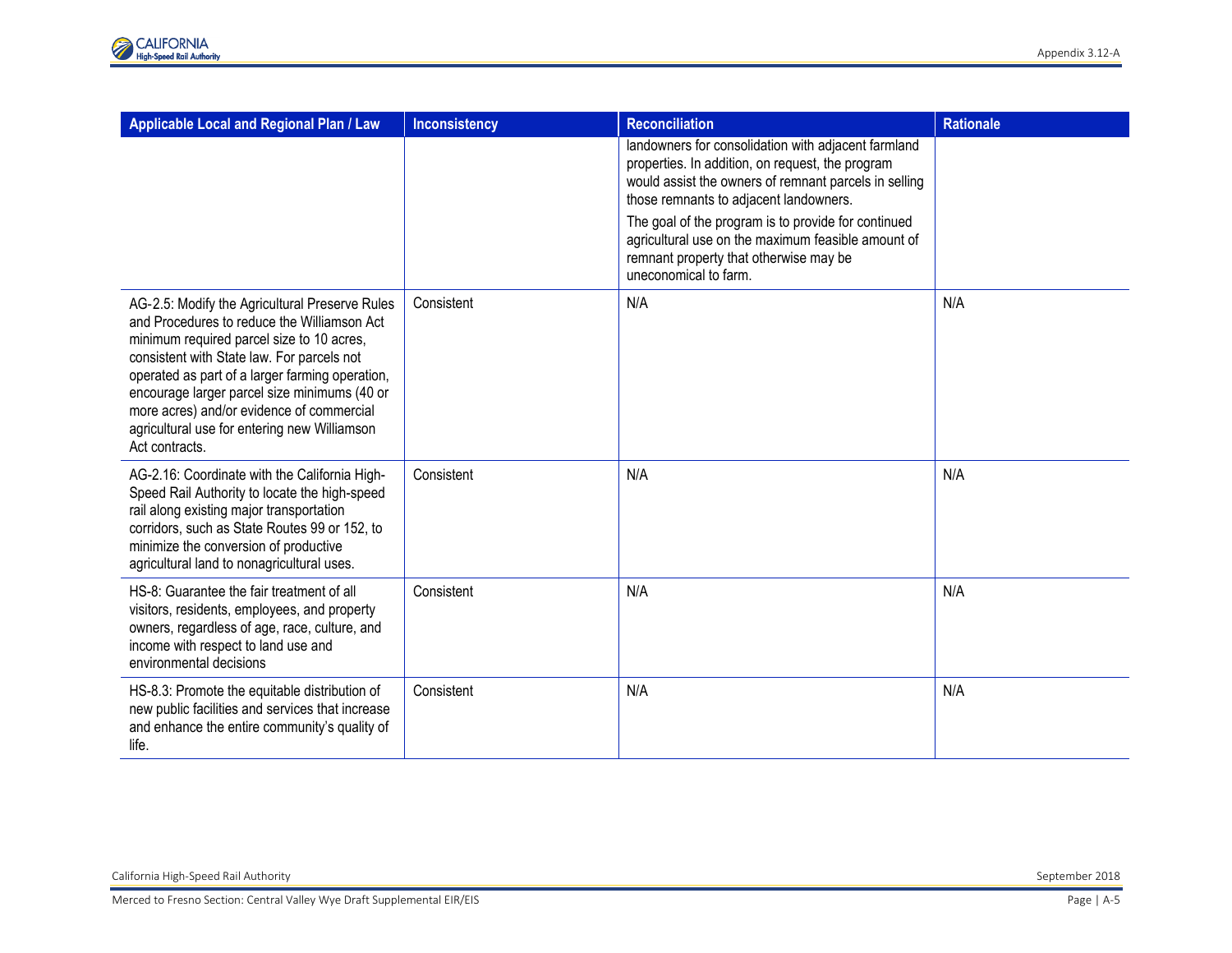| Applicable Local and Regional Plan / Law                                                                                                                                                                                        | <b>Inconsistency</b> | <b>Reconciliation</b> | <b>Rationale</b> |
|---------------------------------------------------------------------------------------------------------------------------------------------------------------------------------------------------------------------------------|----------------------|-----------------------|------------------|
| CIR-1: Maintain an efficient roadway system<br>for the movement of people and goods that<br>enhances the physical, economic, and social<br>environment while being safe, efficient, and<br>cost-effective.                      | Consistent           | N/A                   | N/A              |
| CIR-3: Maintain a public transit system that<br>provides an alternative to automobile travel,<br>supports ridesharing, and meets the needs of<br>the entire community.                                                          | Consistent           | N/A                   | N/A              |
| CIR-5: Maintain and expand a rail<br>transportation system that provides safe,<br>efficient, and reliable movement of freight and<br>passengers within and through Merced<br>County.                                            | Consistent           | N/A                   | N/A              |
| PFS-8: Coordinate with school districts,<br>colleges, and universities to provide for the<br>educational and literary needs of Merced<br>County residents.                                                                      | Consistent           | N/A                   | N/A              |
| PFS-9: Encourage the development of quality<br>childcare services and facilities throughout the<br>County.                                                                                                                      | Consistent           | N/A                   | N/A              |
| RCR-1: Preserve, enhance, expand, and<br>manage Merced County's diverse system of<br>regional parks, trails, recreation areas, and<br>natural resources for the enjoyment of present<br>and future residents and park visitors. | Consistent           | N/A                   | N/A              |
| HE-1: To provide for a broad range of housing<br>types and densities to meet the needs of all<br>residents of the unincorporated area                                                                                           | Consistent           | N/A                   | N/A              |
| HE-2: To encourage the construction and<br>maintenance of affordable housing in Merced<br>County, with an emphasis on meeting the<br>needs of extremely low-, very low-, and low-<br>income households                          | Consistent           | N/A                   | N/A              |

September 2018 California High-Speed Rail Authority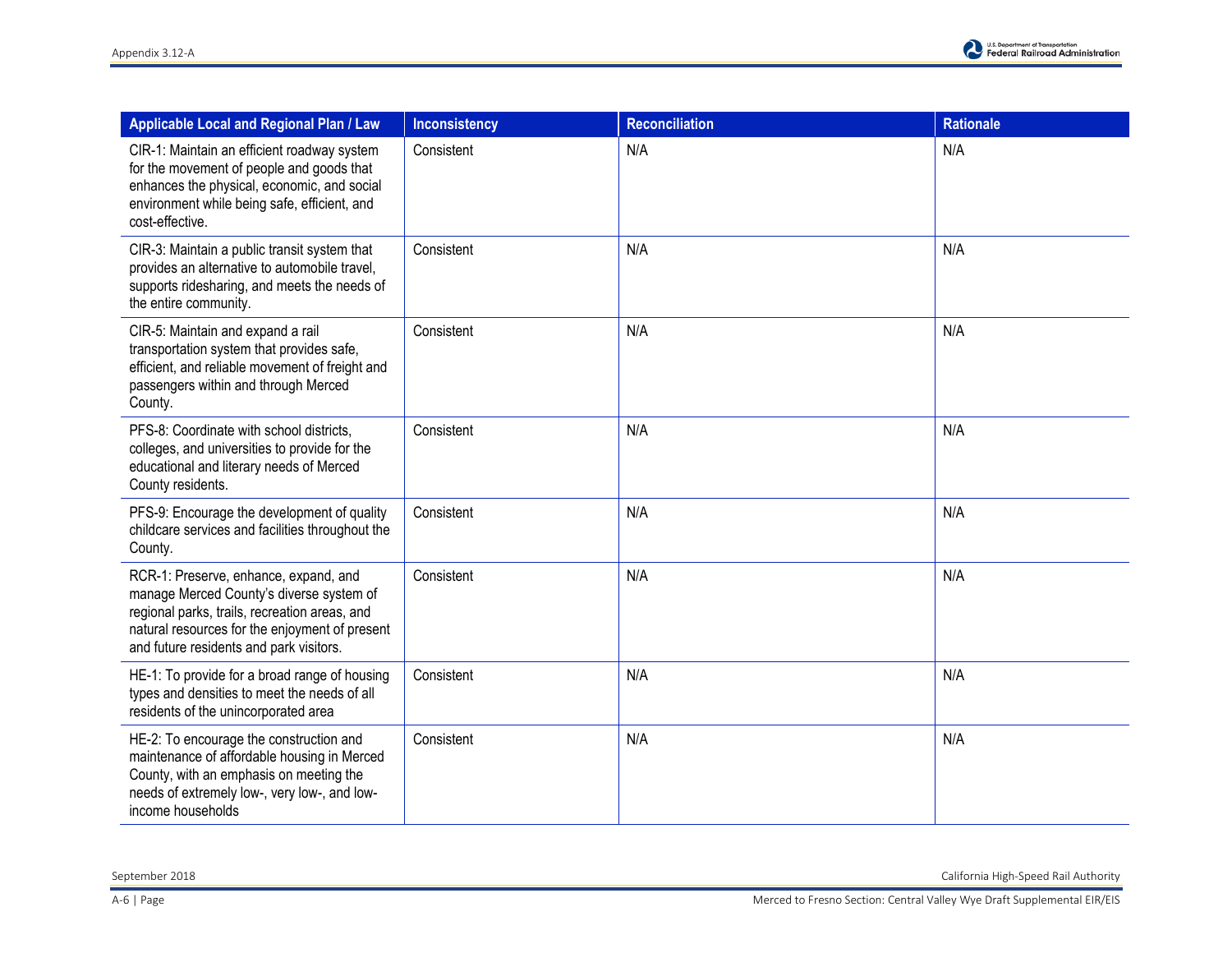| Applicable Local and Regional Plan / Law                                                                                                                                                                                                                                                          | <b>Inconsistency</b>                                                                                                                                                                                                      | <b>Reconciliation</b>                                                                                                                                                                                                                                                                                                                                                                                                                                                                                                                                                                                                                                                                                                                                                                                                        | <b>Rationale</b>                                                                                                                                                                                                                                                                       |
|---------------------------------------------------------------------------------------------------------------------------------------------------------------------------------------------------------------------------------------------------------------------------------------------------|---------------------------------------------------------------------------------------------------------------------------------------------------------------------------------------------------------------------------|------------------------------------------------------------------------------------------------------------------------------------------------------------------------------------------------------------------------------------------------------------------------------------------------------------------------------------------------------------------------------------------------------------------------------------------------------------------------------------------------------------------------------------------------------------------------------------------------------------------------------------------------------------------------------------------------------------------------------------------------------------------------------------------------------------------------------|----------------------------------------------------------------------------------------------------------------------------------------------------------------------------------------------------------------------------------------------------------------------------------------|
| HE-4: To provide a range of housing types and<br>services for special needs groups.                                                                                                                                                                                                               | Consistent                                                                                                                                                                                                                | N/A                                                                                                                                                                                                                                                                                                                                                                                                                                                                                                                                                                                                                                                                                                                                                                                                                          | N/A                                                                                                                                                                                                                                                                                    |
| HE-5: To preserve existing character and<br>integrity of residential neighborhoods and<br>conserve and improve the existing housing<br>stock                                                                                                                                                      | Inconsistent<br>The Central Valley Wye<br>alternatives would require the<br>acquisition of land within the<br>project footprint and would result<br>in the demolition of some existing<br>residential and business units. | The Authority has committed to implementing SO-<br>IAMF#2, Compliance with Uniform Relocation<br>Assistance and Real Property Acquisition Policies<br>Act, under which the Authority would provide<br>notification to all affected property owners. The<br>Authority would provide benefits to displaced<br>individuals to assist them financially and with<br>advisory services related to relocating their<br>residences or business operations.<br>The Authority committed to incorporating SO-<br>IAMF#3, Relocation Mitigation Plan, under which the<br>Authority would establish a program to minimize the<br>economic disruption related to relocation. The goal is<br>to provide individualized assistance and to provide<br>displaced persons and businesses to receive fair<br>and consistent relocation benefits. | The Authority is mandated to<br>construct and operate the HSR<br>project. This is a state-level<br>project that would have<br>benefits across multiple<br>resource areas. The project<br>design includes measures to<br>minimize the acquisition of<br>residential and business units. |
| HE-6: To provide decent housing and a quality<br>living environment for all Merced County<br>residents regardless of age, religion, race,<br>ethnicity, creed, sex, sexual orientation, marital<br>status, ancestry, national origin, disability,<br>economic level, and other arbitrary factors. | Consistent                                                                                                                                                                                                                | N/A                                                                                                                                                                                                                                                                                                                                                                                                                                                                                                                                                                                                                                                                                                                                                                                                                          | N/A                                                                                                                                                                                                                                                                                    |
| Merced County General Plan Housing Element (2010)                                                                                                                                                                                                                                                 |                                                                                                                                                                                                                           |                                                                                                                                                                                                                                                                                                                                                                                                                                                                                                                                                                                                                                                                                                                                                                                                                              |                                                                                                                                                                                                                                                                                        |
| Goal HE-5: To preserve the existing character<br>and integrity of residential neighborhoods and<br>conserve and improve the existing housing<br>stock.                                                                                                                                            | Inconsistent<br>The Central Valley Wye<br>alternatives would require the<br>acquisition of land within the<br>project footprint and would result<br>in the demolition of some existing<br>residential and business units. | The Authority has committed to implementing SO-<br>IAMF#2, under which the Authority would provide<br>notification to all affected property owners. The<br>Authority would provide benefits to displaced<br>individuals to assist them financially and with<br>advisory services related to relocating their<br>residences or business operations.<br>The Authority committed to incorporating SO-<br>IAMF#3, under which the Authority would establish a<br>program to minimize the economic disruption related<br>to relocation. The goal is to provide individualized                                                                                                                                                                                                                                                     | The Authority is mandated to<br>construct and operate the HSR<br>project. This is a state-level<br>project that would have<br>benefits across multiple<br>resource areas. The project<br>design includes measures to<br>minimize the acquisition of<br>residential and business units. |

California High-Speed Rail Authority September 2018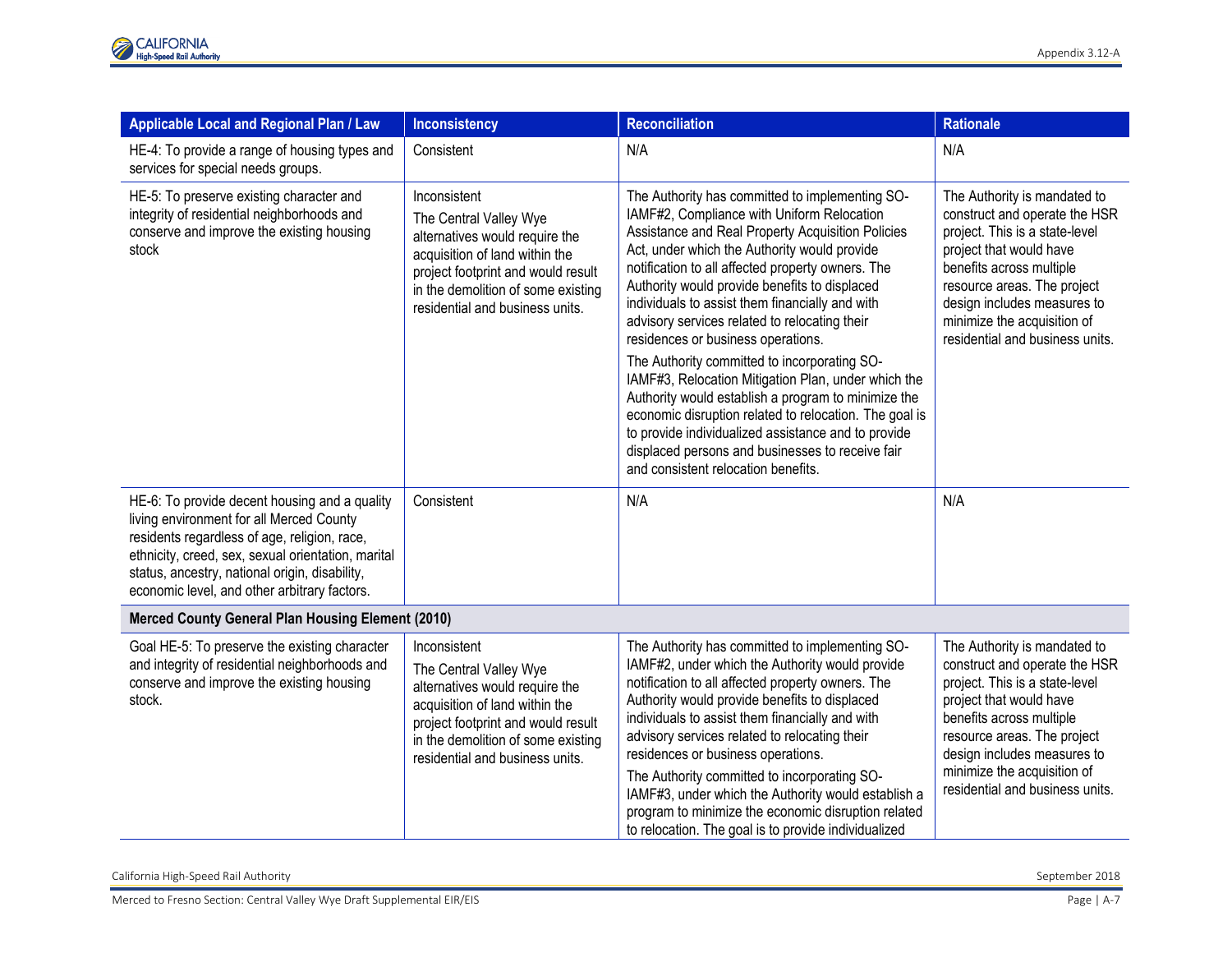| Applicable Local and Regional Plan / Law                                                                                                                                                                                                                                     | Inconsistency | <b>Reconciliation</b>                                                                                                | <b>Rationale</b> |
|------------------------------------------------------------------------------------------------------------------------------------------------------------------------------------------------------------------------------------------------------------------------------|---------------|----------------------------------------------------------------------------------------------------------------------|------------------|
|                                                                                                                                                                                                                                                                              |               | assistance and to provide displaced persons and<br>businesses to receive fair and consistent relocation<br>benefits. |                  |
| Merced Vision 2030 General Plan (2012)                                                                                                                                                                                                                                       |               |                                                                                                                      |                  |
| Goal Area L-1: Residential and Neighborhood<br>Development                                                                                                                                                                                                                   | Consistent    | N/A                                                                                                                  | N/A              |
| Policy L-1.5: Protect existing neighborhoods<br>from incompatible developments.                                                                                                                                                                                              | Consistent    | N/A                                                                                                                  | N/A              |
| Goal Area SD-1: Air Quality and Climate<br>Change                                                                                                                                                                                                                            | Consistent    | N/A                                                                                                                  | N/A              |
| Policy SD-1.1: Accurately determine and fairly<br>mitigate the local and regional air quality<br>impacts of projects proposed in the City of<br>Merced.                                                                                                                      | Consistent    | N/A                                                                                                                  | N/A              |
| Madera County 2014 Regional Transportation Plan and Sustainable Communities Strategies (2014)                                                                                                                                                                                |               |                                                                                                                      |                  |
| Goal 1: To promote Intermodal Transportation<br>Systems that are fully accessible, encourage<br>quality growth and development, support the<br>region's Environmental Resource Management<br>Strategies, and are responsive to the needs of<br>current and future travelers. | Consistent    | N/A                                                                                                                  | N/A              |
| Goal 2: To promote and develop transportation<br>systems that stimulate, support, and enhance<br>the movement of people and goods to foster<br>economic competitiveness of the Madera<br>Region.                                                                             | Consistent    | N/A                                                                                                                  | N/A              |
| Goal 4: To maintain the efficiency, safety, and<br>security of the region's transportation system.                                                                                                                                                                           | Consistent    | N/A                                                                                                                  | N/A              |
| Goal 7: To identify reliable transportation<br>choices that support a diverse population.                                                                                                                                                                                    | Consistent    | N/A                                                                                                                  | N/A              |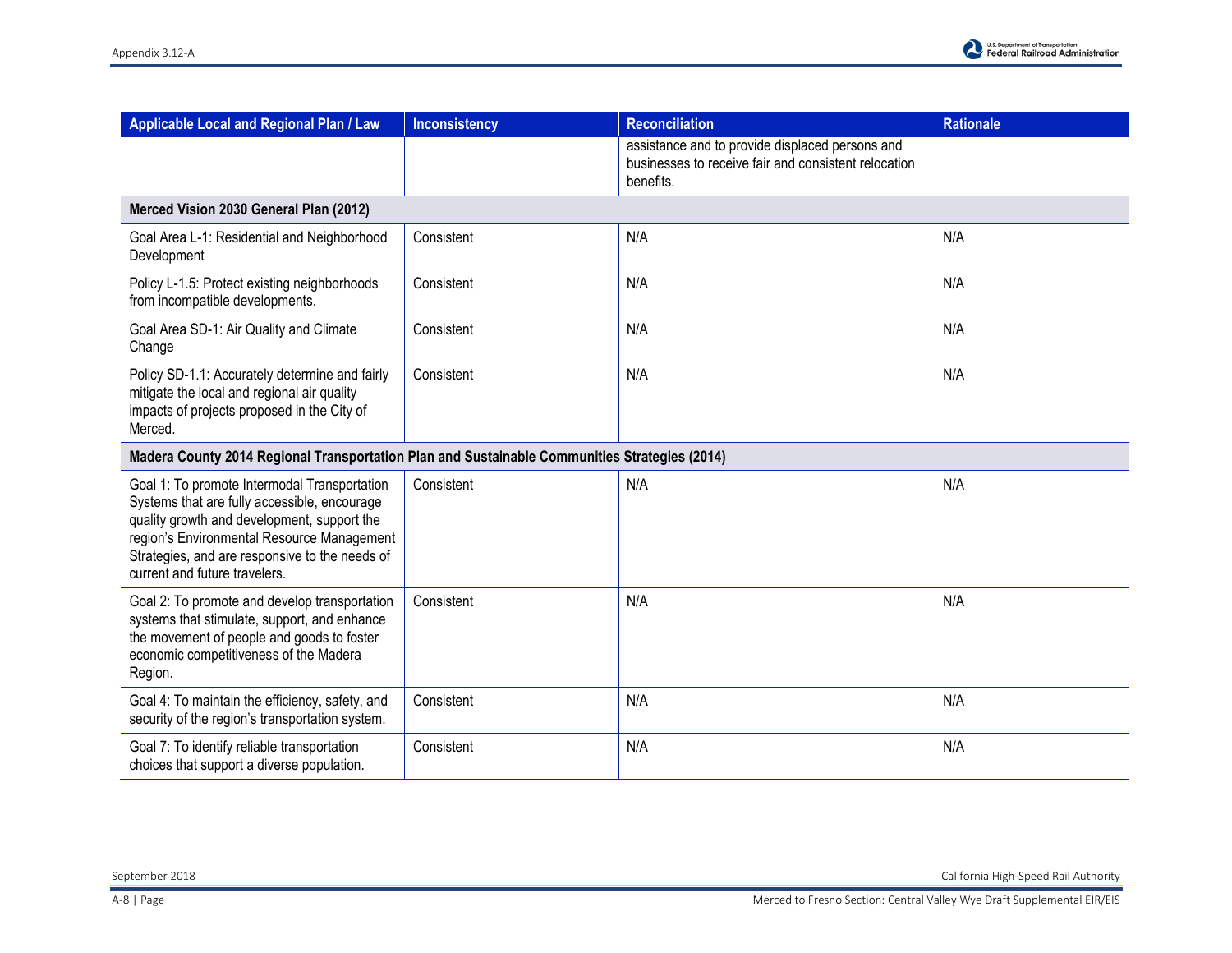| Applicable Local and Regional Plan / Law                                                                                                                                                                                              | <b>Inconsistency</b>                                                                                                                                                                                                      | <b>Reconciliation</b>                                                                                                                                                                                                                                                                                                                                                                                                                                                                                                                                                                                                                                                                            | <b>Rationale</b>                                                                                                                                                                                                                                                                       |
|---------------------------------------------------------------------------------------------------------------------------------------------------------------------------------------------------------------------------------------|---------------------------------------------------------------------------------------------------------------------------------------------------------------------------------------------------------------------------|--------------------------------------------------------------------------------------------------------------------------------------------------------------------------------------------------------------------------------------------------------------------------------------------------------------------------------------------------------------------------------------------------------------------------------------------------------------------------------------------------------------------------------------------------------------------------------------------------------------------------------------------------------------------------------------------------|----------------------------------------------------------------------------------------------------------------------------------------------------------------------------------------------------------------------------------------------------------------------------------------|
| Goal 8: To protect the environment and health<br>of our residents by improving air quality and<br>encouraging active transportation (non-<br>motorized transportation, such as bicycling and<br>walking).                             | Consistent                                                                                                                                                                                                                | N/A                                                                                                                                                                                                                                                                                                                                                                                                                                                                                                                                                                                                                                                                                              | N/A                                                                                                                                                                                                                                                                                    |
| Madera County General Plan Housing Element Update (2015)                                                                                                                                                                              |                                                                                                                                                                                                                           |                                                                                                                                                                                                                                                                                                                                                                                                                                                                                                                                                                                                                                                                                                  |                                                                                                                                                                                                                                                                                        |
| Goal 2: Encourage and maintain housing<br>affordability in Madera County for all income<br>groups.                                                                                                                                    | Consistent                                                                                                                                                                                                                | N/A                                                                                                                                                                                                                                                                                                                                                                                                                                                                                                                                                                                                                                                                                              | N/A                                                                                                                                                                                                                                                                                    |
| Goal 3: Conserve and improve the existing<br>housing stock and provide for a variety of<br>housing types, sizes, price ranges, and<br>densities compatible with the existing character<br>and integrity of residential neighborhoods. | Inconsistent<br>The Central Valley Wye<br>alternatives would require the<br>acquisition of land within the<br>project footprint and would result<br>in the demolition of some existing<br>residential and business units. | The Authority has committed to implementing SO-<br>IAMF#2, under which the Authority would provide<br>notification to all affected property owners. The<br>Authority would provide benefits to displaced<br>individuals to assist them financially and with<br>advisory serviced related to relocating their<br>residences or business operations.<br>The Authority committed to incorporating SO-<br>IAMF#3, under which the Authority would establish a<br>program to minimize the economic disruption related<br>to relocation. The goal is to provide individualized<br>assistance and to provide displaced persons and<br>businesses to receive fair and consistent relocation<br>benefits. | The Authority is mandated to<br>construct and operate the HSR<br>project. This is a state-level<br>project that would have<br>benefits across multiple<br>resource areas. The project<br>design includes measures to<br>minimize the acquisition of<br>residential and business units. |
| Goal 4: Provide safe, adequate, and affordable<br>housing to all special needs groups.                                                                                                                                                | Consistent                                                                                                                                                                                                                | N/A                                                                                                                                                                                                                                                                                                                                                                                                                                                                                                                                                                                                                                                                                              | N/A                                                                                                                                                                                                                                                                                    |
| Goal 5: Provide decent housing and quality<br>living environment for all Madera County<br>residents regardless of age, race, religion, sex,<br>marital status, ancestry, national origin,<br>disability, or economic level.           | Consistent                                                                                                                                                                                                                | N/A                                                                                                                                                                                                                                                                                                                                                                                                                                                                                                                                                                                                                                                                                              | N/A                                                                                                                                                                                                                                                                                    |
| Goal 7: Provide a well-balanced and diverse<br>economy that provides an adequate number of<br>jobs to support the local population                                                                                                    | Consistent                                                                                                                                                                                                                | N/A                                                                                                                                                                                                                                                                                                                                                                                                                                                                                                                                                                                                                                                                                              | N/A                                                                                                                                                                                                                                                                                    |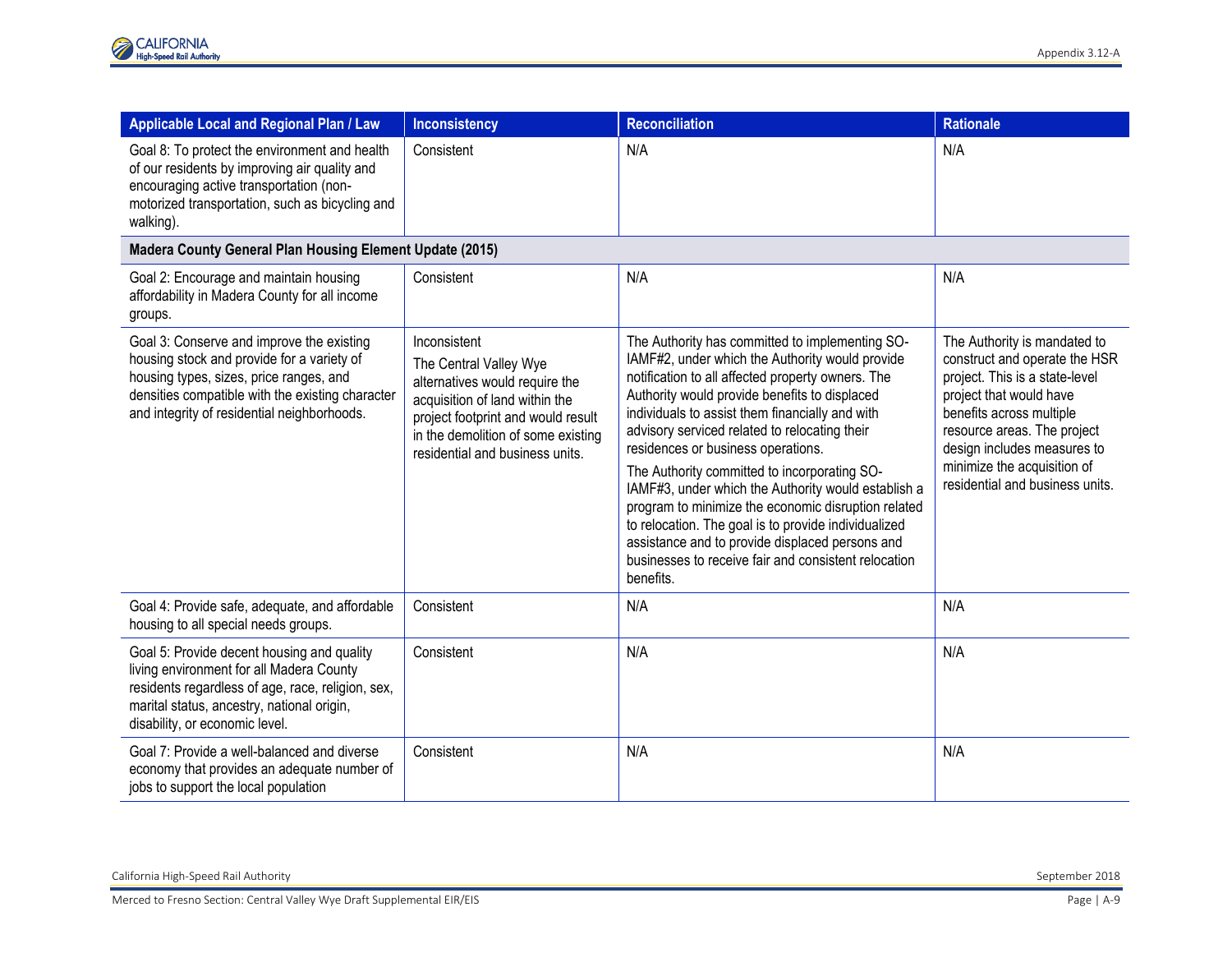| Applicable Local and Regional Plan / Law                                                                                                                                                                                                                                                                                     | <b>Inconsistency</b>                                                                                                                                                                                                                                                                                                                                                                                                                                                                      | <b>Reconciliation</b>                                                                                                                                                                                                                                                                                                                                                                                                                                                                                                                                                                                                                                                                                                                                                                                                                                                                                                                                                                                                                                                                                                                                                                                                                                                                                                                                | <b>Rationale</b>                                                                                                                                                                                                                                                      |  |
|------------------------------------------------------------------------------------------------------------------------------------------------------------------------------------------------------------------------------------------------------------------------------------------------------------------------------|-------------------------------------------------------------------------------------------------------------------------------------------------------------------------------------------------------------------------------------------------------------------------------------------------------------------------------------------------------------------------------------------------------------------------------------------------------------------------------------------|------------------------------------------------------------------------------------------------------------------------------------------------------------------------------------------------------------------------------------------------------------------------------------------------------------------------------------------------------------------------------------------------------------------------------------------------------------------------------------------------------------------------------------------------------------------------------------------------------------------------------------------------------------------------------------------------------------------------------------------------------------------------------------------------------------------------------------------------------------------------------------------------------------------------------------------------------------------------------------------------------------------------------------------------------------------------------------------------------------------------------------------------------------------------------------------------------------------------------------------------------------------------------------------------------------------------------------------------------|-----------------------------------------------------------------------------------------------------------------------------------------------------------------------------------------------------------------------------------------------------------------------|--|
| <b>Madera County General Plan (1995)</b>                                                                                                                                                                                                                                                                                     |                                                                                                                                                                                                                                                                                                                                                                                                                                                                                           |                                                                                                                                                                                                                                                                                                                                                                                                                                                                                                                                                                                                                                                                                                                                                                                                                                                                                                                                                                                                                                                                                                                                                                                                                                                                                                                                                      |                                                                                                                                                                                                                                                                       |  |
| Policy 1.E.4: The County shall endeavor to<br>protect the natural resources upon which the<br>county's basic economy (e.g., agriculture,<br>forestry, recreation, and tourism) is dependent,<br>and shall promote economic expansion based<br>on Madera County's unique recreational<br>opportunities and natural resources. | Inconsistent<br>Each Central Valley Wye<br>alternative would result in<br>displacements of farm residences,<br>acquisition of agricultural parcels,<br>and splitting of some agricultural<br>parcels into two or more parcels.<br>The Central Valley Wye<br>alternatives would temporarily<br>remove agricultural land during the<br>construction period.<br>The Central Valley Wye<br>alternatives would permanently<br>remove agriculturally designated<br>lands from agricultural use. | Through AG-MM#1, the Authority would fund the<br>DOC California Farmland Conservancy Program's<br>purchase of agricultural easements from willing<br>sellers. This program would preserve Important<br>Farmland in an amount commensurate with the<br>quantity and quality of the converted farmlands,<br>within the same agricultural regions as the impacts<br>occur.<br>The Authority committed to incorporating<br>AG-IAMF#1, which would require all construction<br>access, mobilization, material laydown, and staging<br>areas on Important Farmlands to be returned to as<br>close to their pre-construction staging condition as<br>possible with the goal of ensuring these parcels<br>remain available for long-term agricultural use.<br>The Authority has committed to implementing<br>AG-IAMF#3, under which the Authority would<br>establish and administer a farmland consolidation<br>program to sell remnant parcels to neighboring<br>landowners for consolidation with adjacent farmland<br>properties. In addition, on request, the program<br>would assist the owners of remnant parcels in selling<br>those remnants to adjacent landowners.<br>The goal of the program is to provide for continued<br>agricultural use on the maximum feasible amount of<br>remnant property that otherwise may be<br>uneconomical to farm. | The Authority is mandated to<br>construct and operate the HSR<br>project. This is a state-level<br>project that would have<br>benefits across multiple<br>resource areas. The project<br>design includes measures to<br>minimize conversion of<br>agricultural lands. |  |
| Goal 2.A: To maintain a comprehensive and<br>coordinated multimodal transportation system<br>that enhances the mobility of people, improves<br>the environment, and is safe, efficient, and cost<br>effective.                                                                                                               | Consistent                                                                                                                                                                                                                                                                                                                                                                                                                                                                                | N/A                                                                                                                                                                                                                                                                                                                                                                                                                                                                                                                                                                                                                                                                                                                                                                                                                                                                                                                                                                                                                                                                                                                                                                                                                                                                                                                                                  | N/A                                                                                                                                                                                                                                                                   |  |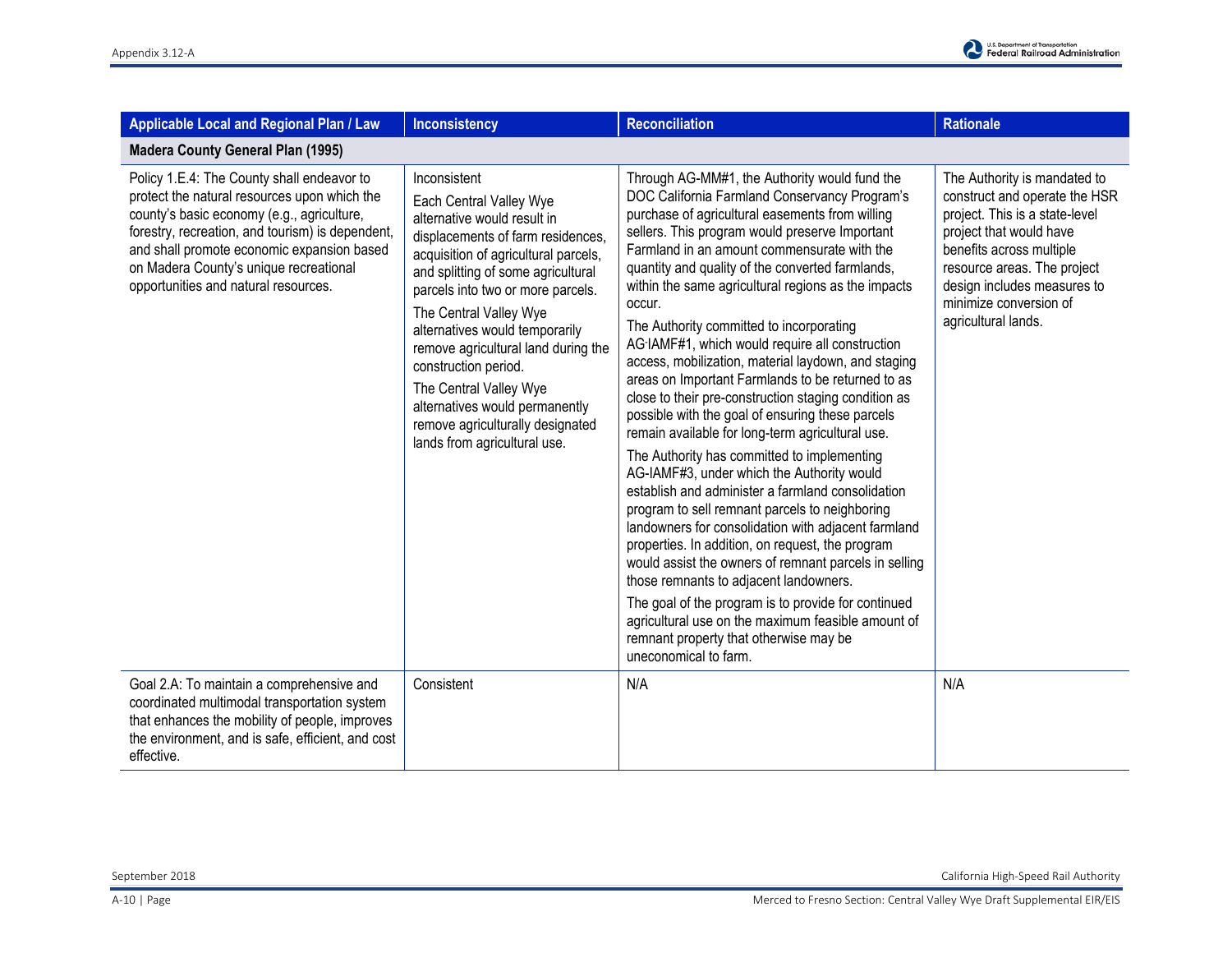| Applicable Local and Regional Plan / Law                                                                                                                                                                                                                                                                                                                                        | <b>Inconsistency</b>                                                                                                                                                                                                                                                                                                                                                                                                                                                                      | Reconciliation                                                                                                                                                                                                                                                                                                                                                                                                                                                                                                                                                                                                                                                                                                                                                                                                                                                                                                                                                                                                                                                                                                                                                       | <b>Rationale</b>                                                                                                                                                                                                                                                      |
|---------------------------------------------------------------------------------------------------------------------------------------------------------------------------------------------------------------------------------------------------------------------------------------------------------------------------------------------------------------------------------|-------------------------------------------------------------------------------------------------------------------------------------------------------------------------------------------------------------------------------------------------------------------------------------------------------------------------------------------------------------------------------------------------------------------------------------------------------------------------------------------|----------------------------------------------------------------------------------------------------------------------------------------------------------------------------------------------------------------------------------------------------------------------------------------------------------------------------------------------------------------------------------------------------------------------------------------------------------------------------------------------------------------------------------------------------------------------------------------------------------------------------------------------------------------------------------------------------------------------------------------------------------------------------------------------------------------------------------------------------------------------------------------------------------------------------------------------------------------------------------------------------------------------------------------------------------------------------------------------------------------------------------------------------------------------|-----------------------------------------------------------------------------------------------------------------------------------------------------------------------------------------------------------------------------------------------------------------------|
| Goal 2.D: To promote a safe and efficient<br>mass transit system, including both rail and<br>bus, to reduce congestion, improve the<br>environment, and provide viable non-<br>automotive means of transportation in and<br>through Madera County                                                                                                                               | Consistent                                                                                                                                                                                                                                                                                                                                                                                                                                                                                | N/A                                                                                                                                                                                                                                                                                                                                                                                                                                                                                                                                                                                                                                                                                                                                                                                                                                                                                                                                                                                                                                                                                                                                                                  | N/A                                                                                                                                                                                                                                                                   |
| Goal 2.H: To maximize the efficient use of<br>transportation facilities so as to: 1) reduce<br>travel demand on the county's roadway<br>system; 2) reduce the amount of investment<br>required in new or expanded facilities; 3)<br>reduce the quantity of emissions of pollutants<br>from automobiles; and 4) increase the energy-<br>efficiency of the transportation system. | Consistent                                                                                                                                                                                                                                                                                                                                                                                                                                                                                | N/A                                                                                                                                                                                                                                                                                                                                                                                                                                                                                                                                                                                                                                                                                                                                                                                                                                                                                                                                                                                                                                                                                                                                                                  | N/A                                                                                                                                                                                                                                                                   |
| Goal 5.A: To designate adequate agricultural<br>land and promote development of agricultural<br>uses to support the continued viability of<br>Madera County's agricultural economy.                                                                                                                                                                                             | Inconsistent<br>Each Central Valley Wye<br>alternative would result in<br>displacements of farm residences,<br>acquisition of agricultural parcels,<br>and splitting of some agricultural<br>parcels into two or more parcels.<br>The Central Valley Wye<br>alternatives would temporarily<br>remove agricultural land during the<br>construction period.<br>The Central Valley Wye<br>alternatives would permanently<br>remove agriculturally designated<br>lands from agricultural use. | Through AG-MM#1, the Authority would fund the<br>DOC California Farmland Conservancy Program's<br>purchase of agricultural easements from willing<br>sellers. This program would preserve Important<br>Farmland in an amount commensurate with the<br>quantity and quality of the converted farmlands,<br>within the same agricultural regions as the impacts<br>occur.<br>The Authority committed to incorporating<br>AG-IAMF#1, which would require all construction<br>access, mobilization, material laydown, and staging<br>areas on Important Farmlands to be returned to as<br>close to their pre-construction staging condition as<br>possible with the goal of ensuring these parcels<br>remain available for long-term agricultural use.<br>The Authority has committed to implementing<br>AG-IAMF#3, under which the Authority would<br>establish and administer a farmland consolidation<br>program to sell remnant parcels to neighboring<br>landowners for consolidation with adjacent farmland<br>properties. In addition, on request, the program<br>would assist the owners of remnant parcels in selling<br>those remnants to adjacent landowners. | The Authority is mandated to<br>construct and operate the HSR<br>project. This is a state-level<br>project that would have<br>benefits across multiple<br>resource areas. The project<br>design includes measures to<br>minimize conversion of<br>agricultural lands. |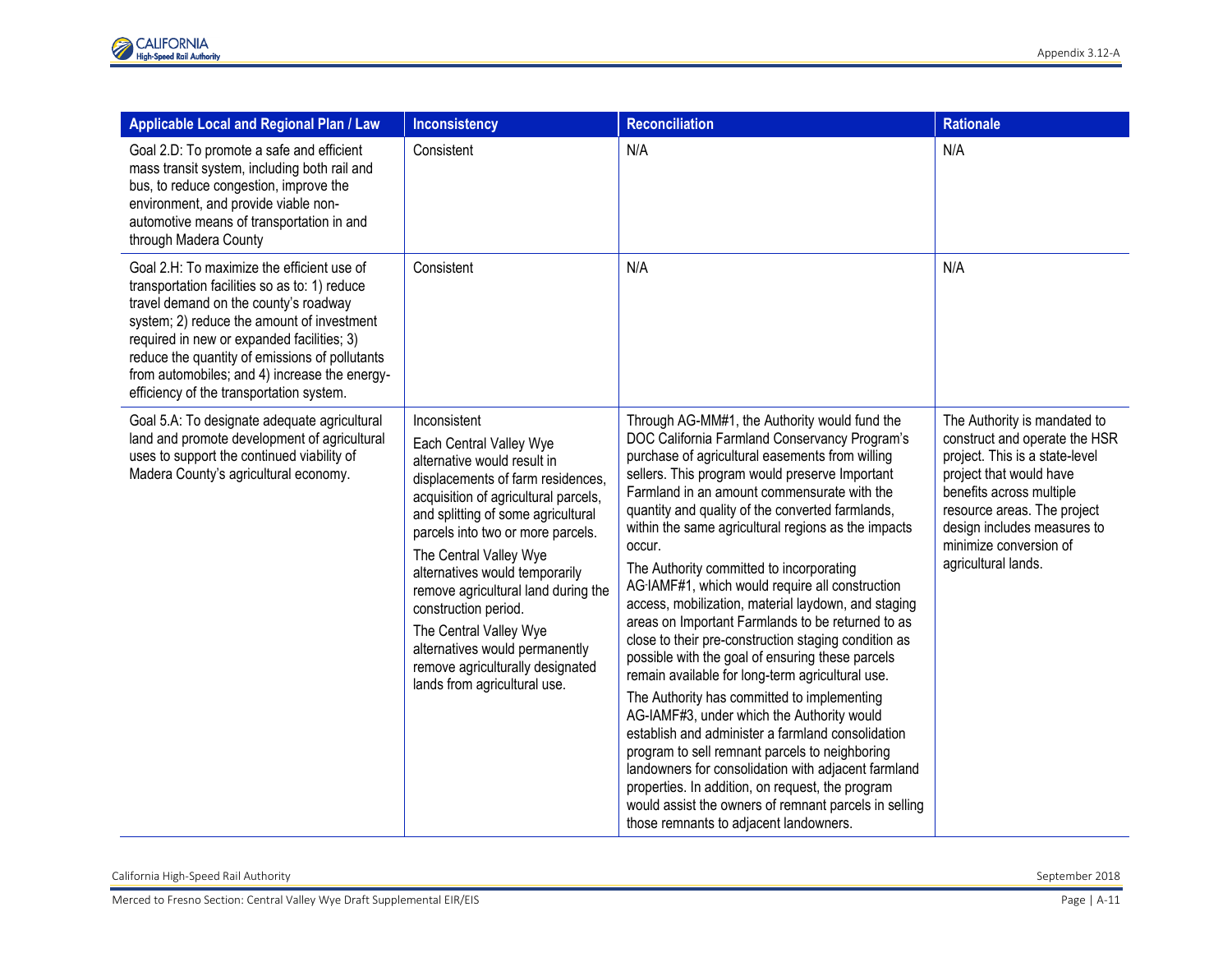

| Applicable Local and Regional Plan / Law                                                                                                                                                                                                                                | <b>Inconsistency</b>                                                                                                                                                                                                                                                                                                                                                                                                                                                                      | <b>Reconciliation</b>                                                                                                                                                                                                                                                                                                                                                                                                                                                                                                                                                                                                                                                                                                                                                                                                                                                                                                                                                                                                                                                                                                                                                                                                                                                                                                                                | <b>Rationale</b>                                                                                                                                                                                                                                                      |
|-------------------------------------------------------------------------------------------------------------------------------------------------------------------------------------------------------------------------------------------------------------------------|-------------------------------------------------------------------------------------------------------------------------------------------------------------------------------------------------------------------------------------------------------------------------------------------------------------------------------------------------------------------------------------------------------------------------------------------------------------------------------------------|------------------------------------------------------------------------------------------------------------------------------------------------------------------------------------------------------------------------------------------------------------------------------------------------------------------------------------------------------------------------------------------------------------------------------------------------------------------------------------------------------------------------------------------------------------------------------------------------------------------------------------------------------------------------------------------------------------------------------------------------------------------------------------------------------------------------------------------------------------------------------------------------------------------------------------------------------------------------------------------------------------------------------------------------------------------------------------------------------------------------------------------------------------------------------------------------------------------------------------------------------------------------------------------------------------------------------------------------------|-----------------------------------------------------------------------------------------------------------------------------------------------------------------------------------------------------------------------------------------------------------------------|
|                                                                                                                                                                                                                                                                         |                                                                                                                                                                                                                                                                                                                                                                                                                                                                                           | The goal of the program is to provide for continued<br>agricultural use on the maximum feasible amount of<br>remnant property that otherwise may be<br>uneconomical to farm.                                                                                                                                                                                                                                                                                                                                                                                                                                                                                                                                                                                                                                                                                                                                                                                                                                                                                                                                                                                                                                                                                                                                                                         |                                                                                                                                                                                                                                                                       |
| Policy 5.A.13: The County shall require<br>development within or adjacent to designated<br>agricultural areas to incorporate design,<br>construction, and maintenance techniques that<br>protect agriculture and minimize conflicts with<br>adjacent agricultural uses. | Inconsistent<br>Each Central Valley Wye<br>alternative would result in<br>displacements of farm residences,<br>acquisition of agricultural parcels,<br>and splitting of some agricultural<br>parcels into two or more parcels.<br>The Central Valley Wye<br>alternatives would temporarily<br>remove agricultural land during the<br>construction period.<br>The Central Valley Wye<br>alternatives would permanently<br>remove agriculturally designated<br>lands from agricultural use. | Through AG-MM#1, the Authority would fund the<br>DOC California Farmland Conservancy Program's<br>purchase of agricultural easements from willing<br>sellers. This program would preserve Important<br>Farmland in an amount commensurate with the<br>quantity and quality of the converted farmlands,<br>within the same agricultural regions as the impacts<br>occur.<br>The Authority committed to incorporating<br>AG-IAMF#1, which would require all construction<br>access, mobilization, material laydown, and staging<br>areas on Important Farmlands to be returned to as<br>close to their pre-construction staging condition as<br>possible with the goal of ensuring these parcels<br>remain available for long-term agricultural use.<br>The Authority has committed to implementing<br>AG-IAMF#3, under which the Authority would<br>establish and administer a farmland consolidation<br>program to sell remnant parcels to neighboring<br>landowners for consolidation with adjacent farmland<br>properties. In addition, on request, the program<br>would assist the owners of remnant parcels in selling<br>those remnants to adjacent landowners.<br>The goal of the program is to provide for continued<br>agricultural use on the maximum feasible amount of<br>remnant property that otherwise may be<br>uneconomical to farm. | The Authority is mandated to<br>construct and operate the HSR<br>project. This is a state-level<br>project that would have<br>benefits across multiple<br>resource areas. The project<br>design includes measures to<br>minimize conversion of<br>agricultural lands. |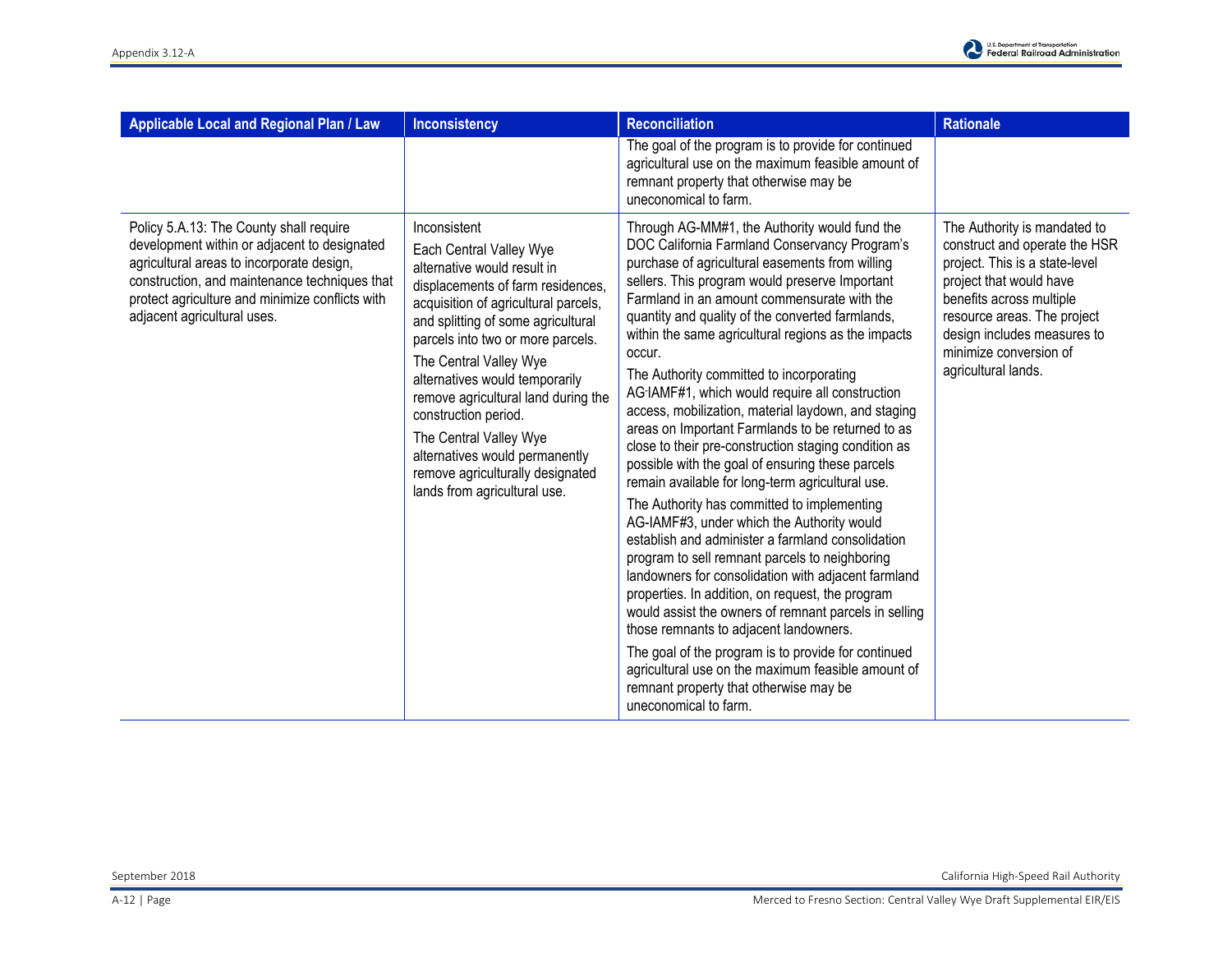| Applicable Local and Regional Plan / Law                                                                                                                                                       | <b>Inconsistency</b>                                                                                                                                                                                                      | <b>Reconciliation</b>                                                                                                                                                                                                                                                                                                                                                                                                                                                                                                                                                                                                                                                                            | <b>Rationale</b>                                                                                                                                                                                                                                                                       |  |  |
|------------------------------------------------------------------------------------------------------------------------------------------------------------------------------------------------|---------------------------------------------------------------------------------------------------------------------------------------------------------------------------------------------------------------------------|--------------------------------------------------------------------------------------------------------------------------------------------------------------------------------------------------------------------------------------------------------------------------------------------------------------------------------------------------------------------------------------------------------------------------------------------------------------------------------------------------------------------------------------------------------------------------------------------------------------------------------------------------------------------------------------------------|----------------------------------------------------------------------------------------------------------------------------------------------------------------------------------------------------------------------------------------------------------------------------------------|--|--|
| City of Chowchilla 2040 General Plan (2011)                                                                                                                                                    |                                                                                                                                                                                                                           |                                                                                                                                                                                                                                                                                                                                                                                                                                                                                                                                                                                                                                                                                                  |                                                                                                                                                                                                                                                                                        |  |  |
| Objective LU2: Develop and maintain a pattern<br>of residential land uses that provides for a<br>variety and balance of densities, and a mixture<br>of different dwelling and household types. | Inconsistent<br>The Central Valley Wye<br>alternatives would require the<br>acquisition of land within the<br>project footprint and would result<br>in the demolition of some existing<br>residential and business units. | The Authority has committed to implementing SO-<br>IAMF#2, under which the Authority would provide<br>notification to all affected property owners. The<br>Authority would provide benefits to displaced<br>individuals to assist them financially and with<br>advisory services related to relocating their<br>residences or business operations.<br>The Authority committed to incorporating SO-<br>IAMF#3, under which the Authority would establish a<br>program to minimize the economic disruption related<br>to relocation. The goal is to provide individualized<br>assistance and to provide displaced persons and<br>businesses to receive fair and consistent relocation<br>benefits. | The Authority is mandated to<br>construct and operate the HSR<br>project. This is a state-level<br>project that would have<br>benefits across multiple<br>resource areas. The project<br>design includes measures to<br>minimize the acquisition of<br>residential and business units. |  |  |
| Objective LU3: Provide single family and<br>multifamily residential. Neighborhoods with a<br>variety of cost ranges (affordability) dispersed<br>throughout the City.                          | Inconsistent<br>The Central Valley Wye<br>alternatives would require the<br>acquisition of land within the<br>project footprint and would result<br>in the demolition of some existing<br>residential and business units. | The Authority has committed to implementing SO-<br>IAMF#2, under which the Authority would provide<br>notification to all affected property owners. The<br>Authority would provide benefits to displaced<br>individuals to assist them financially and with<br>advisory services related to relocating their<br>residences or business operations.<br>The Authority committed to incorporating SO-<br>IAMF#3, under which the Authority would establish a<br>program to minimize the economic disruption related<br>to relocation. The goal is to provide individualized<br>assistance and to provide displaced persons and<br>businesses to receive fair and consistent relocation<br>benefits. | The Authority is mandated to<br>construct and operate the HSR<br>project. This is a state-level<br>project that would have<br>benefits across multiple<br>resource areas. The project<br>design includes measures to<br>minimize the acquisition of<br>residential and business units. |  |  |
| Objective CI 11: Achieve a coordinated<br>regional and local transportation system that<br>minimizes traffic congestion and efficiently<br>serves users.                                       | Consistent                                                                                                                                                                                                                | N/A                                                                                                                                                                                                                                                                                                                                                                                                                                                                                                                                                                                                                                                                                              | N/A                                                                                                                                                                                                                                                                                    |  |  |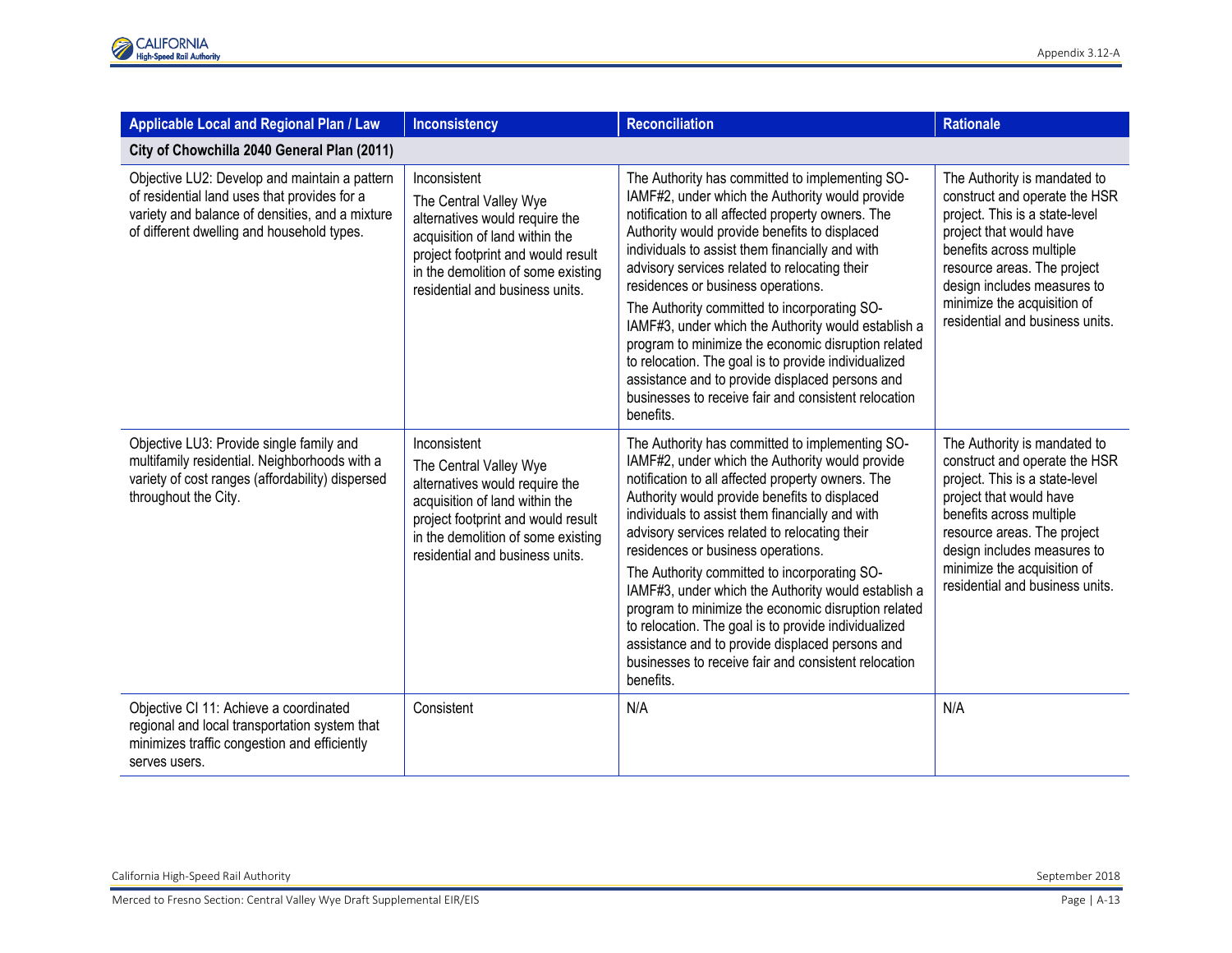

| <b>Applicable Local and Regional Plan / Law</b>                                                                                                                                                                                                                                                                            | <b>Inconsistency</b>                                                                                                                                                                                                                                                                                                                                                                                                                                                                      | <b>Reconciliation</b>                                                                                                                                                                                                                                                                                                                                                                                                                                                                                                                                                                                                                                                                                                                                                                                                                                                                                                                                                                                                                                                                                                                                                                                                                                                                                                                                | <b>Rationale</b>                                                                                                                                                                                                                                                      |
|----------------------------------------------------------------------------------------------------------------------------------------------------------------------------------------------------------------------------------------------------------------------------------------------------------------------------|-------------------------------------------------------------------------------------------------------------------------------------------------------------------------------------------------------------------------------------------------------------------------------------------------------------------------------------------------------------------------------------------------------------------------------------------------------------------------------------------|------------------------------------------------------------------------------------------------------------------------------------------------------------------------------------------------------------------------------------------------------------------------------------------------------------------------------------------------------------------------------------------------------------------------------------------------------------------------------------------------------------------------------------------------------------------------------------------------------------------------------------------------------------------------------------------------------------------------------------------------------------------------------------------------------------------------------------------------------------------------------------------------------------------------------------------------------------------------------------------------------------------------------------------------------------------------------------------------------------------------------------------------------------------------------------------------------------------------------------------------------------------------------------------------------------------------------------------------------|-----------------------------------------------------------------------------------------------------------------------------------------------------------------------------------------------------------------------------------------------------------------------|
| Objective OS 8: Protect agricultural lands and<br>other open spaces used for the managed<br>production of resources from premature urban<br>development by guiding urban development<br>toward vacant or under-used land within the<br>urbanized area and direct new growth toward<br>land adjacent to the urbanized area. | Inconsistent<br>Each Central Valley Wye<br>alternative would result in<br>displacements of farm residences,<br>acquisition of agricultural parcels,<br>and splitting of some agricultural<br>parcels into two or more parcels.<br>The Central Valley Wye<br>alternatives would temporarily<br>remove agricultural land during the<br>construction period.<br>The Central Valley Wye<br>alternatives would permanently<br>remove agriculturally designated<br>lands from agricultural use. | Through AG-MM#1, the Authority would fund the<br>DOC California Farmland Conservancy Program's<br>purchase of agricultural easements from willing<br>sellers. This program would preserve Important<br>Farmland in an amount commensurate with the<br>quantity and quality of the converted farmlands,<br>within the same agricultural regions as the impacts<br>occur.<br>The Authority committed to incorporating<br>AG-IAMF#1, which would require all construction<br>access, mobilization, material laydown, and staging<br>areas on Important Farmlands to be returned to as<br>close to their pre-construction staging condition as<br>possible with the goal of ensuring these parcels<br>remain available for long-term agricultural use.<br>The Authority has committed to implementing<br>AG-IAMF#3, under which the Authority would<br>establish and administer a farmland consolidation<br>program to sell remnant parcels to neighboring<br>landowners for consolidation with adjacent farmland<br>properties. In addition, on request, the program<br>would assist the owners of remnant parcels in selling<br>those remnants to adjacent landowners.<br>The goal of the program is to provide for continued<br>agricultural use on the maximum feasible amount of<br>remnant property that otherwise may be<br>uneconomical to farm. | The Authority is mandated to<br>construct and operate the HSR<br>project. This is a state-level<br>project that would have<br>benefits across multiple<br>resource areas. The project<br>design includes measures to<br>minimize conversion of<br>agricultural lands. |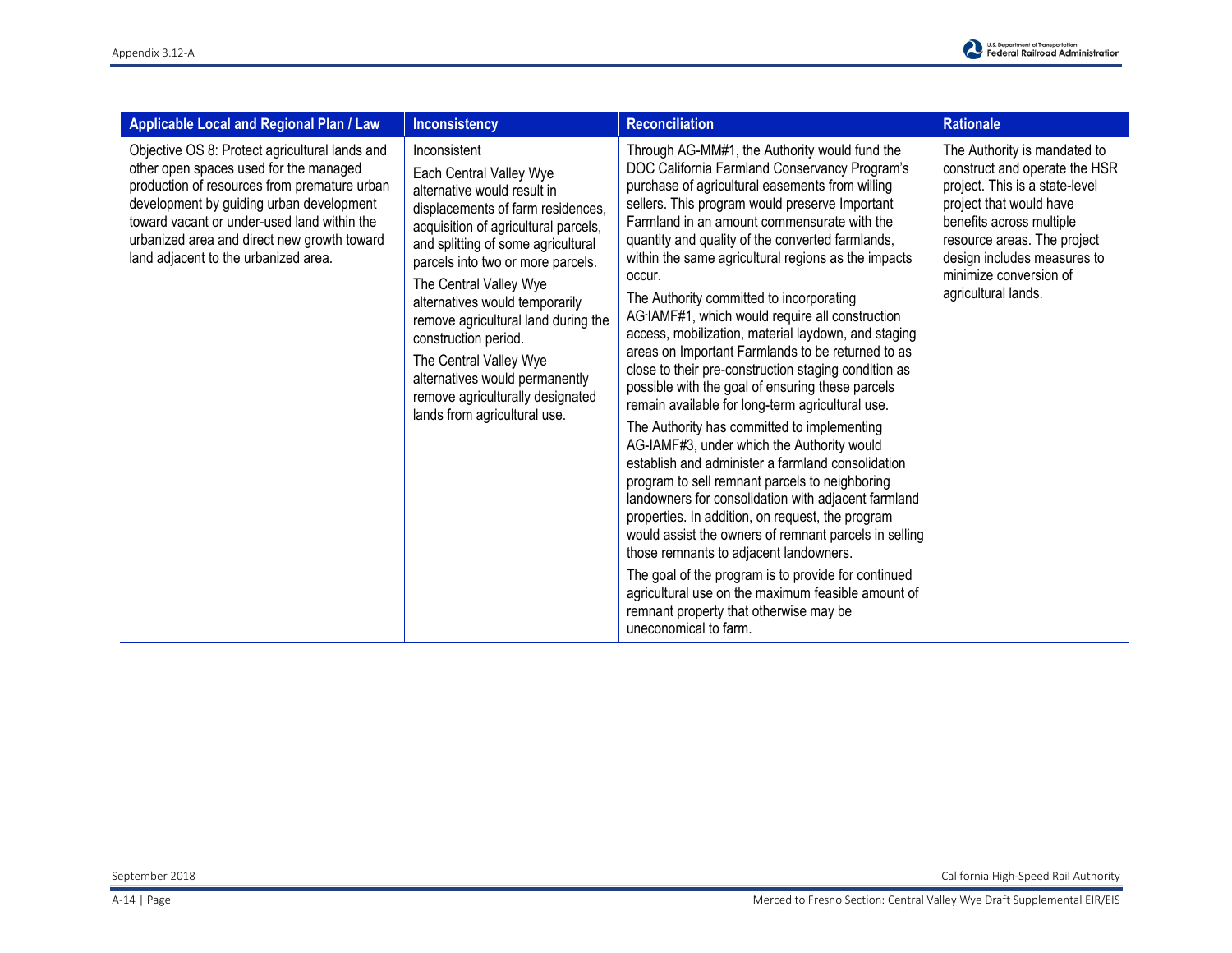

| Applicable Local and Regional Plan / Law                                                                                                                                                                              | <b>Inconsistency</b>                                                                                                                                                                                                                                                                                                                                                                                                                                                                      | <b>Reconciliation</b>                                                                                                                                                                                                                                                                                                                                                                                                                                                                                                                                                                                                                                                                                                                                                                                                                                                                                                                                                                                                                                                                                                                                                                                                                                                                                                                                | <b>Rationale</b>                                                                                                                                                                                                                                                      |
|-----------------------------------------------------------------------------------------------------------------------------------------------------------------------------------------------------------------------|-------------------------------------------------------------------------------------------------------------------------------------------------------------------------------------------------------------------------------------------------------------------------------------------------------------------------------------------------------------------------------------------------------------------------------------------------------------------------------------------|------------------------------------------------------------------------------------------------------------------------------------------------------------------------------------------------------------------------------------------------------------------------------------------------------------------------------------------------------------------------------------------------------------------------------------------------------------------------------------------------------------------------------------------------------------------------------------------------------------------------------------------------------------------------------------------------------------------------------------------------------------------------------------------------------------------------------------------------------------------------------------------------------------------------------------------------------------------------------------------------------------------------------------------------------------------------------------------------------------------------------------------------------------------------------------------------------------------------------------------------------------------------------------------------------------------------------------------------------|-----------------------------------------------------------------------------------------------------------------------------------------------------------------------------------------------------------------------------------------------------------------------|
| Objective OS 9: Preserve agricultural lands in<br>recognition of their economic, historic and<br>open space benefits and their importance to<br>the character of the City of Chowchilla and to<br>the Central Valley. | Inconsistent<br>Each Central Valley Wye<br>alternative would result in<br>displacements of farm residences,<br>acquisition of agricultural parcels,<br>and splitting of some agricultural<br>parcels into two or more parcels.<br>The Central Valley Wye<br>alternatives would temporarily<br>remove agricultural land during the<br>construction period.<br>The Central Valley Wye<br>alternatives would permanently<br>remove agriculturally designated<br>lands from agricultural use. | Through AG-MM#1, the Authority would fund the<br>DOC California Farmland Conservancy Program's<br>purchase of agricultural easements from willing<br>sellers. This program would preserve Important<br>Farmland in an amount commensurate with the<br>quantity and quality of the converted farmlands,<br>within the same agricultural regions as the impacts<br>occur.<br>The Authority committed to incorporating<br>AG-IAMF#1, which would require all construction<br>access, mobilization, material laydown, and staging<br>areas on Important Farmlands to be returned to as<br>close to their pre-construction staging condition as<br>possible with the goal of ensuring these parcels<br>remain available for long-term agricultural use.<br>The Authority has committed to implementing<br>AG-IAMF#3, under which the Authority would<br>establish and administer a farmland consolidation<br>program to sell remnant parcels to neighboring<br>landowners for consolidation with adjacent farmland<br>properties. In addition, on request, the program<br>would assist the owners of remnant parcels in selling<br>those remnants to adjacent landowners.<br>The goal of the program is to provide for continued<br>agricultural use on the maximum feasible amount of<br>remnant property that otherwise may be<br>uneconomical to farm. | The Authority is mandated to<br>construct and operate the HSR<br>project. This is a state-level<br>project that would have<br>benefits across multiple<br>resource areas. The project<br>design includes measures to<br>minimize conversion of<br>agricultural lands. |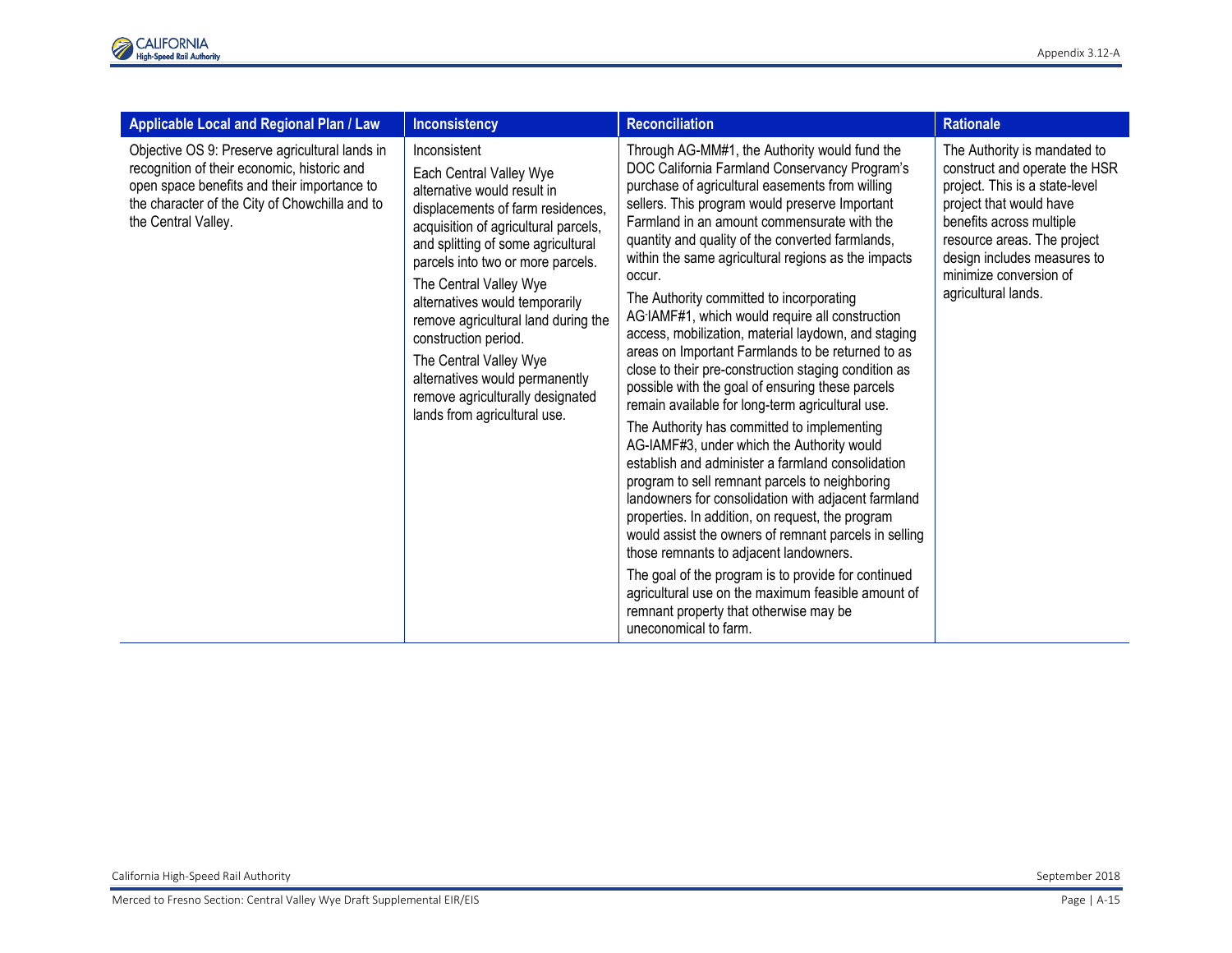| Applicable Local and Regional Plan / Law                                                                                                                                                                                                                                                                                                                   | <b>Inconsistency</b>                                                                                                                                                                                                      | <b>Reconciliation</b>                                                                                                                                                                                                                                                                                                                                                                                                                                                                                                                                                                                                                                                                            | <b>Rationale</b>                                                                                                                                                                                                                                                                       |  |  |
|------------------------------------------------------------------------------------------------------------------------------------------------------------------------------------------------------------------------------------------------------------------------------------------------------------------------------------------------------------|---------------------------------------------------------------------------------------------------------------------------------------------------------------------------------------------------------------------------|--------------------------------------------------------------------------------------------------------------------------------------------------------------------------------------------------------------------------------------------------------------------------------------------------------------------------------------------------------------------------------------------------------------------------------------------------------------------------------------------------------------------------------------------------------------------------------------------------------------------------------------------------------------------------------------------------|----------------------------------------------------------------------------------------------------------------------------------------------------------------------------------------------------------------------------------------------------------------------------------------|--|--|
| City of Chowchilla 2040 General Plan, 2016 - 2024 Housing Element (2017)                                                                                                                                                                                                                                                                                   |                                                                                                                                                                                                                           |                                                                                                                                                                                                                                                                                                                                                                                                                                                                                                                                                                                                                                                                                                  |                                                                                                                                                                                                                                                                                        |  |  |
| Goal 4, Objective A: Conserve and enhance<br>existing housing stock and neighborhoods,<br>particularly affordable housing in older areas of<br>the City.                                                                                                                                                                                                   | Inconsistent<br>The Central Valley Wye<br>alternatives would require the<br>acquisition of land within the<br>project footprint and would result<br>in the demolition of some existing<br>residential and business units. | The Authority has committed to implementing SO-<br>IAMF#2, under which the Authority would provide<br>notification to all affected property owners. The<br>Authority would provide benefits to displaced<br>individuals to assist them financially and with<br>advisory services related to relocating their<br>residences or business operations.<br>The Authority committed to incorporating SO-<br>IAMF#3, under which the Authority would establish a<br>program to minimize the economic disruption related<br>to relocation. The goal is to provide individualized<br>assistance and to provide displaced persons and<br>businesses to receive fair and consistent relocation<br>benefits. | The Authority is mandated to<br>construct and operate the HSR<br>project. This is a state-level<br>project that would have<br>benefits across multiple<br>resource areas. The project<br>design includes measures to<br>minimize the acquisition of<br>residential and business units. |  |  |
| Fresno County General Plan (2003)                                                                                                                                                                                                                                                                                                                          |                                                                                                                                                                                                                           |                                                                                                                                                                                                                                                                                                                                                                                                                                                                                                                                                                                                                                                                                                  |                                                                                                                                                                                                                                                                                        |  |  |
| Agriculture and Land Use Element, Goal LU-A:<br>To promote the long-term conservation of<br>productive and potentially productive<br>agricultural lands and to accommodate<br>agricultural-support services and agriculturally-<br>related activities that support the viability of<br>agriculture and further the County's economic<br>development goals. | Consistent                                                                                                                                                                                                                | N/A                                                                                                                                                                                                                                                                                                                                                                                                                                                                                                                                                                                                                                                                                              | N/A                                                                                                                                                                                                                                                                                    |  |  |
| <b>Stanislaus County General Plan (2016)</b>                                                                                                                                                                                                                                                                                                               |                                                                                                                                                                                                                           |                                                                                                                                                                                                                                                                                                                                                                                                                                                                                                                                                                                                                                                                                                  |                                                                                                                                                                                                                                                                                        |  |  |
| Land Use Element, Goal 3: Foster stable<br>economic growth through appropriate land use<br>policies.                                                                                                                                                                                                                                                       | Consistent                                                                                                                                                                                                                | N/A                                                                                                                                                                                                                                                                                                                                                                                                                                                                                                                                                                                                                                                                                              | N/A                                                                                                                                                                                                                                                                                    |  |  |
| Policy 17: Agriculture, as the primary industry<br>of the County, shall be promoted and<br>protected.                                                                                                                                                                                                                                                      | Consistent                                                                                                                                                                                                                | N/A                                                                                                                                                                                                                                                                                                                                                                                                                                                                                                                                                                                                                                                                                              | N/A                                                                                                                                                                                                                                                                                    |  |  |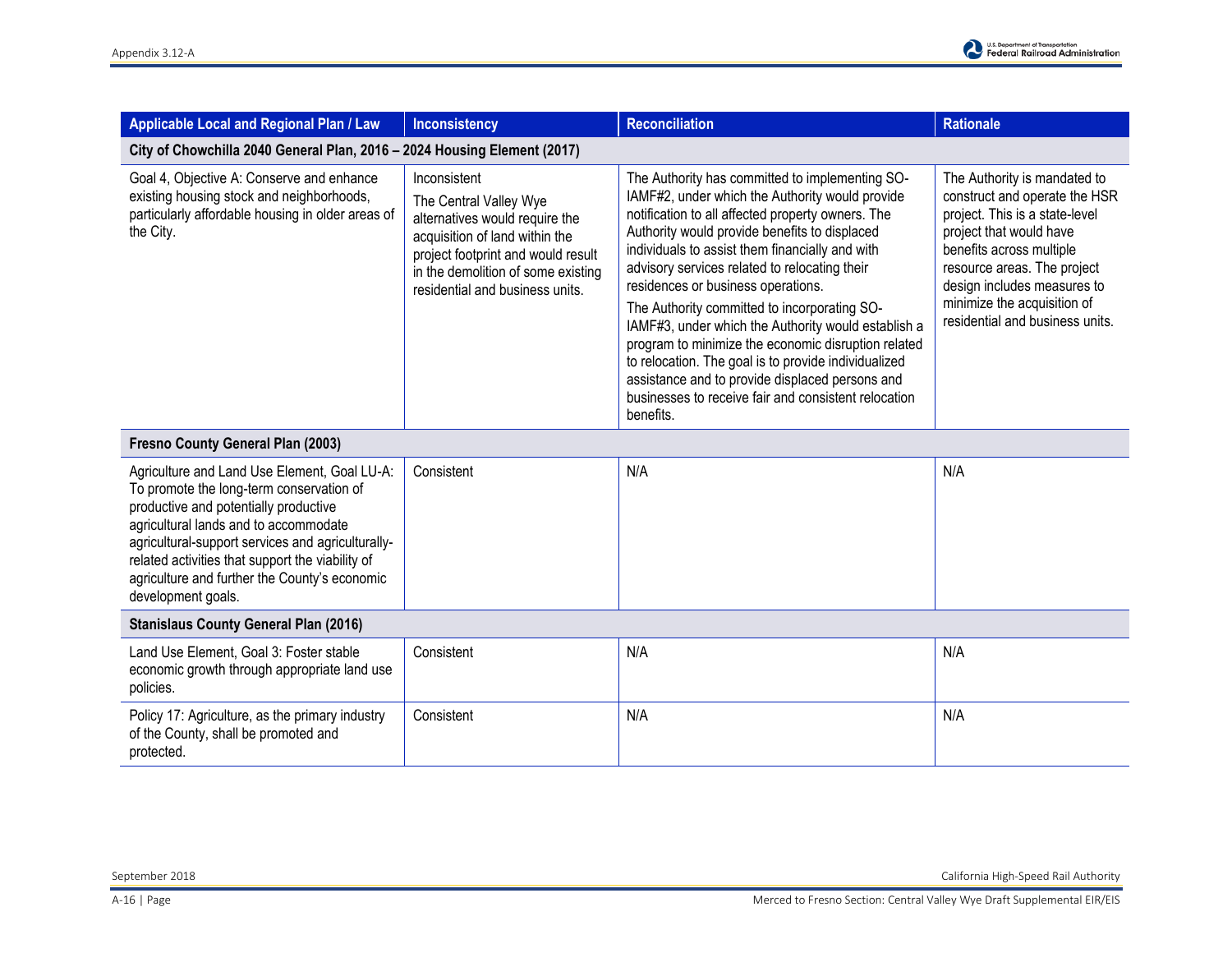| Applicable Local and Regional Plan / Law                                                                                                                | <b>Inconsistency</b> | <b>Reconciliation</b> | <b>Rationale</b> |  |  |
|---------------------------------------------------------------------------------------------------------------------------------------------------------|----------------------|-----------------------|------------------|--|--|
| Waterford Vision 2025 General Plan (2006)                                                                                                               |                      |                       |                  |  |  |
| Goal Area L-1: Residential and Neighborhood<br>Development                                                                                              | Consistent           | N/A                   | N/A              |  |  |
| Policy L-1.5: Protect existing neighborhoods<br>from incompatible developments.                                                                         | Consistent           | N/A                   | N/A              |  |  |
| Goal Area SD-1: Air Quality                                                                                                                             | Consistent           | N/A                   | N/A              |  |  |
| Policy SD-1.1: Accurately determine and fairly<br>mitigate the local and regional air quality<br>impacts of projects proposed in the City of<br>Merced. | Consistent           | N/A                   | N/A              |  |  |

*Sources: City of Chowchilla, 2011, 2017; Madera County, 1995, 2009; MCTC 2014; Merced County, 2010, 2013; MCAG, 2014; Stanislaus County, 2016; City of Waterford, 2006*

HSR = high-speed rail

IAMF = impact avoidance and minimization feature Authority = California High-Speed Rail Authority

USDA = U.S. Department of Agriculture

N/A = not applicable. Reconciliation nor the rationale behind it are provided as it has been determined that the Central Valley Wye alternatives are consistent with requirements and reconciliation will therefore not be required.